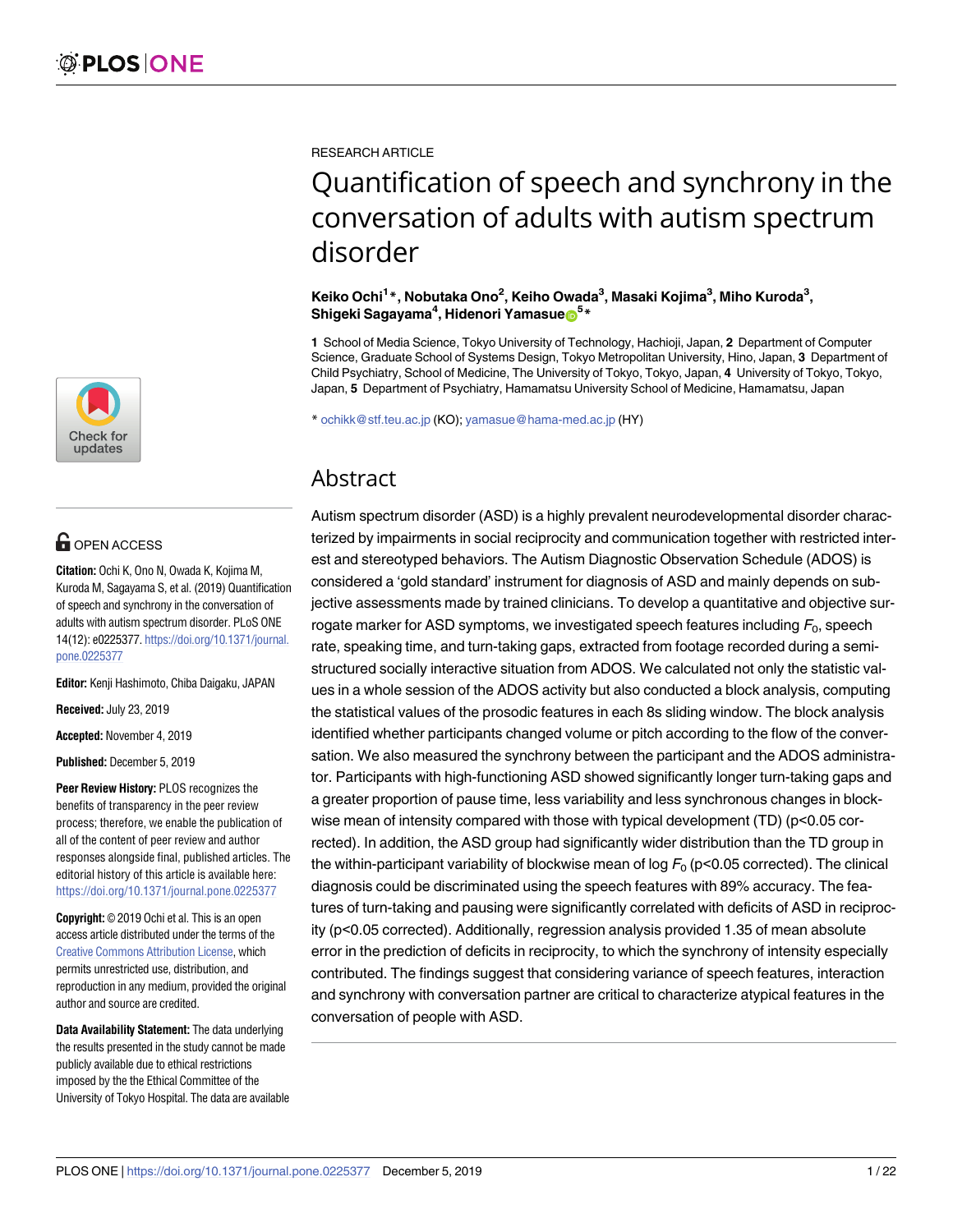<span id="page-1-0"></span>from the corresponding author (HY: [yamasue@hama-med.ac.jp\)](mailto:yamasue@hama-med.ac.jp) or the Ethical Committee of the University of Tokyo Hospital [\(ethics@m.u-tokyo.ac.jp](mailto:ethics@m.u-tokyo.ac.jp)) on request from investigators providing a methodologically sound proposal and whose proposed use of the data has been approved by an independent review committee identified for this purpose. Maintenance of the identified data set will be ended 5 years following article publication, but the de-identified data will be maintained indefinitely.

**Funding:** Neither the funder nor sponsor, the Strategic Research Program for Brain Sciences from the Japan Agency for Medical Research and Development (JP18dm0107134 to HY), had any involvement in the data collection, analyses, writing, or interpretation of the study. This work was also partially supported by a JSPS KAKENHI Grant-in-Aid for Scientific Research (A) (Grant Number: 16H01735 to NO).

**Competing interests:** The authors have declared that no competing interests exist.

### **Introduction**

Autism spectrum disorder (ASD) affects approximately 1% of the general population [\[1](#page-19-0)], and currently there is no approved medication for the core symptoms. Individuals with ASD show deficits in social communication and interactions, including nonverbal communicative behaviors (e.g., eye contact, gestures, facial expressions, and speech prosody), as core symptoms [\[2\]](#page-19-0). Because diagnosis currently depends mainly on subjective assessment of these behaviors by trained clinicians, developing objective, quantitative, and reproducible assessments for social behavior is expected to improve the accuracy of diagnosis and to promote the further development of novel therapies by accurately detecting time-course changes in the severity of ASD core symptoms [\[3](#page-19-0), [4](#page-19-0)].

The Autism Diagnostic Observation Schedule (ADOS) [\[5\]](#page-19-0) is the gold-standard diagnostic tool for ASD. Using a semi-structured administration and scoring system, variability in assessment with ADOS is minimized across administrators and subjects. However, because ASD has been considered as static traits, available diagnostic tools, including ADOS, were not originally formulated to be repeatable and to detect changes in symptoms over time. We assume that the quantification of behavioral characteristics based on video footage recorded during easily repeatable activities in ADOS may provide such a valid and reliable quantitative measure for assessing longitudinal changes in core ASD symptoms.

A substantial body of literature describes the characteristics of speech prosody of people with ASD using both objective and subjective measures [\[6\]](#page-19-0). Although there are some discrepancies in previous findings [\[7–15](#page-19-0)], a meta-analysis revealed higher mean pitch and wider pitch variance in individuals with ASD [\[16\]](#page-19-0). These studies explored the significant differences in mean values between typically developing (TD) and ASD groups. However, Green and Tobin [\[17\]](#page-19-0) showed that speakers with ASD can be classified into three groups with narrow, wide and typical pitch ranges, pointing out the possibility that comparison of mean value is not adequate. In addition, assessment criteria of ADOS include both exaggerated and monotonous prosody, or speech rate that is too fast or too slow, because these are considered characteristics of ASD.

Some studies have focused on conversation that is assumed to include the characteristics of interaction with other persons. For instance, in experiments measuring the timing of turn-taking, Heeman *et al*. reported that the turn-taking gap immediately after a question was significantly longer for children with ASD than for those with TD but not after an utterance [[18](#page-19-0)].

In conversation, synchrony—a type of entrainment—is commonly observed in many languages [\[19\]](#page-20-0). It can be measured by tracking the similarity of the change trends of the two speakers [\[20\]](#page-20-0). Pérez and colleagues revealed that both synchrony and asynchrony play a role in entrainment [\[21\]](#page-20-0). In addition, although less reciprocal conversation is one of the core features of ASD in social communication [[5](#page-19-0)], few studies have investigated engagement in conversation by individuals with ASD [\[22\]](#page-20-0). Regarding speech features, previous studies have attempted to use acoustic and prosodic features, including statistics related to fundamental frequency (*F*0) [\[23\]](#page-20-0), emotional expression [\[24\]](#page-20-0), and turn-taking features [\[25,](#page-20-0) [26\]](#page-20-0), although the conversations examined in these studies were confined to relatively simple interaction in children with ASD.

The aim of our study is to examine whether quantified speech features in recorded footage can be used to detect the behavioral characteristics of individuals with ASD compared with those with TD, and to develop an objective measure that facilitates the detection of changes over time via longitudinal assessments. We analyzed the speech of individuals with ASD and TD from two points of view: First, we hypothesized that the group with ASD would have a wider range of speech features than the TD group even if the distributions of the two groups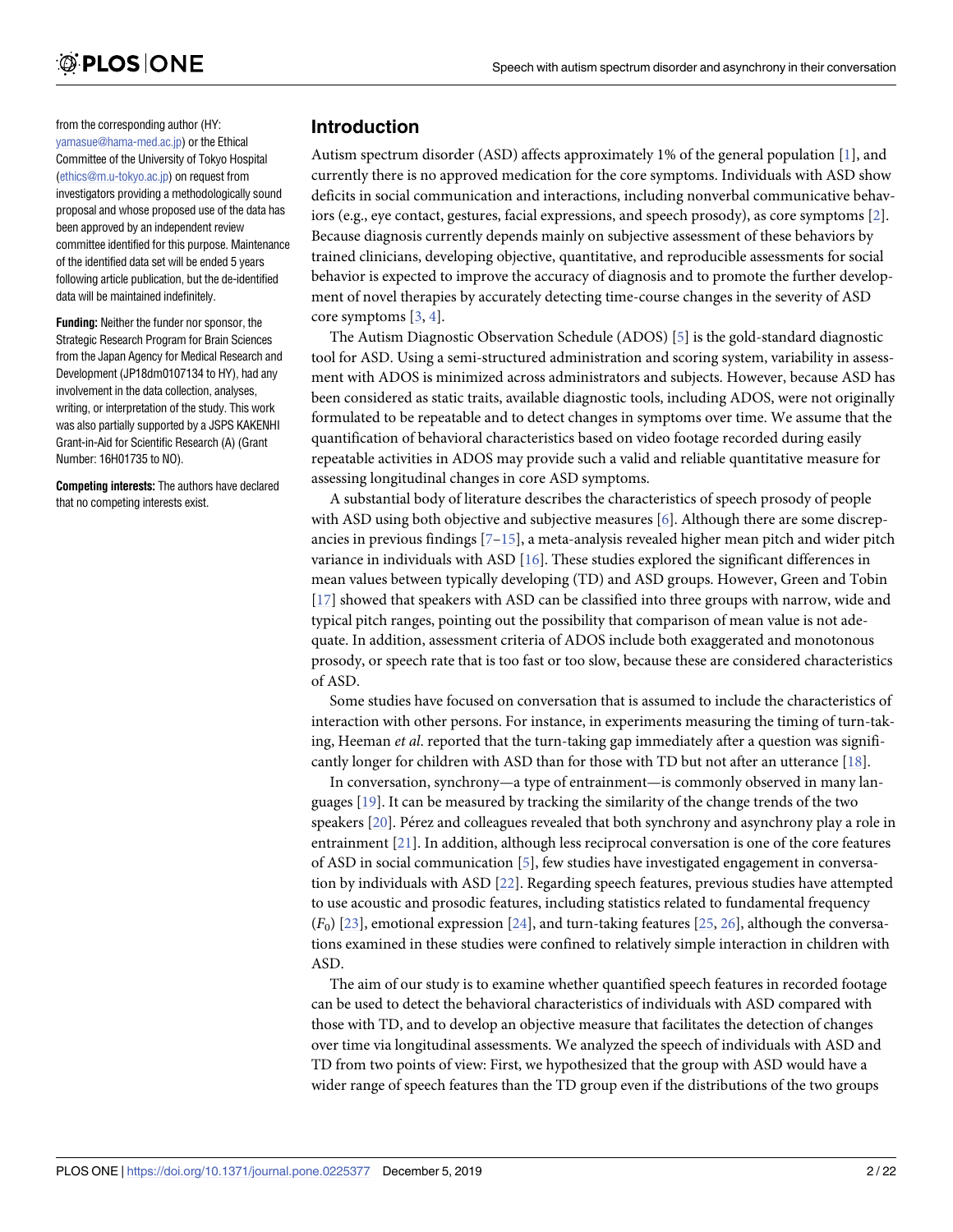<span id="page-2-0"></span>overlap. Second, we focused on social interaction where deficits in social communication are assumed to occur for people with ASD. Thus, we compared not only the mean values, but also the variance of the distribution of the speech features of the two groups. In addition, analysis of prosody was conducted with long sliding windows to measure the similarity of change trends with conversational partner, to describe the degree of synchrony of the two speakers.

Speech samples were collected from adults with ASD and TD during an activity from ADOS. We investigated speech features including pitch, intensity, speech rate, speaking time, and turn-taking gaps, where the mean and standard deviation (SD) were calculated as basic statistics for quantification. We also carried out a block analysis using an 8s long sliding window to quantify dynamic changes and synchrony with the conversational partner. *F-*tests were conducted prior to *t-*tests, comparing the ASD and TD groups to investigate the within-group variance of the two groups. After that, we performed discrimination analysis to classify the individuals into ASD or TD groups using the proposed speech features. The relationships between the speech features and ADOS scores were explored by correlation analysis. Regression analysis was employed to predict ADOS score from the speech features and determine the combination of features best-suited for the prediction.

### **Methods**

### **Participants**

Recruitment, clinical assessments, and data collection were conducted at the University of Tokyo Hospital. Sixty-five adult males with high-functioning ASD participated in the study. They had all been diagnosed with ASD, Asperger's syndrome, or an unspecified pervasive developmental disorder based on Diagnostic and Statistical Manual-Revision IV-Text Revision (DSM-IV-TR) [\[27\]](#page-20-0). A psychiatrist (HY) experienced in developmental disorders made a diagnosis of ASD based on the strict criteria of DSM-IV-TR. A certified psychologist (MK) confirmed the diagnosis using the Japanese version of the Autism Diagnostic Interview-Revised [\[28\]](#page-20-0) and ADOS Module 4 [\[5\]](#page-19-0). The Wechsler Adult Intelligence Scale revised III (WAIS) [\[29\]](#page-20-0) was used to confirm that the participants' full scale IQs were above 80.

Participants were confirmed not to fulfill the exclusion criteria, viz. 1) primary psychiatric diagnoses other than ASD; 2) instability in symptoms of comorbid mental disorders such as mood disorder or anxiety disorder; 3) history of changes in medication or medication dosage of psychotropics within one month of assessments; 4) currently under treatment with more than two different psychotropics; 5) currently under treatment for comorbid ADHD with atomoxetine or methylphenidate; 6) history of seizures or traumatic brain injury with loss of consciousness for longer than 5 minutes; and, 7) history of alcohol-related disorder, substance abuse or addiction.

In addition, 17 adult Japanese males with a history of typical development (TD) were recruited and matched for age, parental socioeconomic background [[30](#page-20-0)], handedness, and intellectual level. The verbal IQs of these participants were estimated using the Japanese version [\[31\]](#page-20-0) of the National Adult Reading Test (NART) [\[32\]](#page-20-0). While the NART can estimate the verbal IQs of TD individuals, this can be problematic for those with ASD because of imbalanced intellectual abilities often associated with ASD, and well-known discrepancies between subscales of the WAIS. Therefore, the IQs of the participants with ASD were assessed using the WAIS-III. TD participants were screened by trained psychiatrists (HY and KO) for the following exclusion criteria: presence and/or past history of neuropsychiatric disorders using the Structured Clinical Interview [[33\]](#page-20-0) and family history of neuropsychiatric disorders in their first-degree relatives.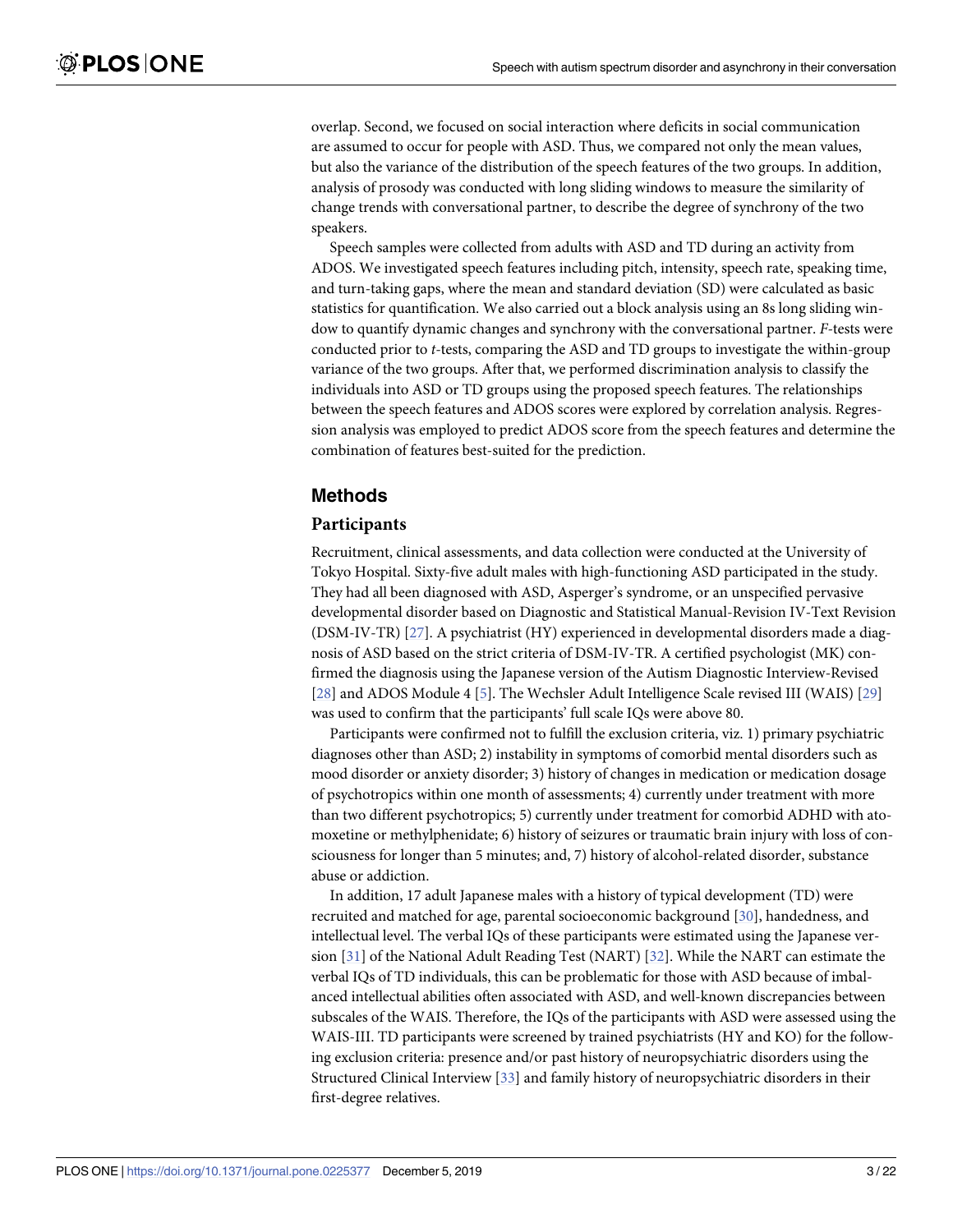<span id="page-3-0"></span>The Ethical Committee of the University of Tokyo Hospital approved this study (10245). After a complete explanation of the study, participants' mental capacity to consent was confirmed by a psychiatrist (H.Y. or K.O.), and written informed consent was obtained from all participants.

### **ADOS administration**

ADOS module 4 was administered to all participants by a single administrator (HY), who had completed a training course on the use of ADOS for research. Administration was validated by a certified administrator (MK). All ADOS administrations were recorded on video, with scoring the participants with ASD verified by a single certified administrator (MK), thus minimizing inter-administrator and -rater variability. We used the recorded videos for activity 7, 'Emotions' in ADOS module 4, for analysis, because participants were required to participate in a conversational interview with the administrator's fixed questions about various types of emotional experiences, likely to reveal a variety of affective prosody.

From the 65 participants with ASD, two speech samples were excluded because the audio recordings were incomplete. In addition, one participant with ASD withdrew consent and his data were then excluded. In total we analyzed 79 recordings from 62 participants with ASD and 17 individuals with TD.

### **Recording paradigm**

A pair of wireless lavalier microphones (ECM-AW4, Sony Corporation, Tokyo, Japan) was attached to the collars of the participant and the ADOS administrator, to record their conversation with a favorable signal-to-noise ratio (SNR), without disrupting their natural speech like headset microphones sometimes do. The sampling frequency was 48 or 44.1 kHz, downsampled to 16 kHz after recording and with quantization with 16-bit precision.

### **Speech feature processing**

We extracted two types of speech features related to prosody and voice activity. Preprocessing for both features involved manual extraction of the inter pausal units (IPUs) of each participant and administrator. IPUs were defined as speech intervals divided by silence longer than 200 ms and not included within a word.

**Prosodic features.** Prosodic features analyzed in this study included the log  $F_0$ , intensity, and speech rate. Both the  $\log F_0$  and intensity were computed using Praat [[34](#page-20-0)], with a frame shift of 10 ms. This was only done for spoken parts of the detected IPUs of each participant or administrator. Overlaps in participant and administrator speech were excluded from the analysis. For robust  $F_0$  extraction, we followed the method described in [[35](#page-20-0)]. We first applied Praat pitch detection with a fixed pitch floor and ceiling for all participants. The pitch ceiling and floor were set at 32 and 200 Hz, respectively, based on observation of the speech data. For the distribution of the extracted pitch for each participant, we applied Praat pitch detection again with the pitch floor set to 0.75 times the lower quantile and the pitch ceiling set to double the upper quantile. The pitch floor and ceiling were manually tuned for only two participants. In the intensity analysis, the frame length was 32 ms.

Finally, the IPUs were transcribed as phoneme sequences using their temporal boundary information by the speech recognition engine Julius. A Japanese monophone Hidden Markov Model (HMM) distributed in the Julius dictation kit (version 4.0) [[36](#page-20-0)] was used as an acoustic model. The number of morae in each IPU was obtained from the transcription to calculate the speech rate. In this study, speech rate was calculated by dividing the total number of morae by total duration of speech excluding silence, so that the pause and 'rate of articulation' were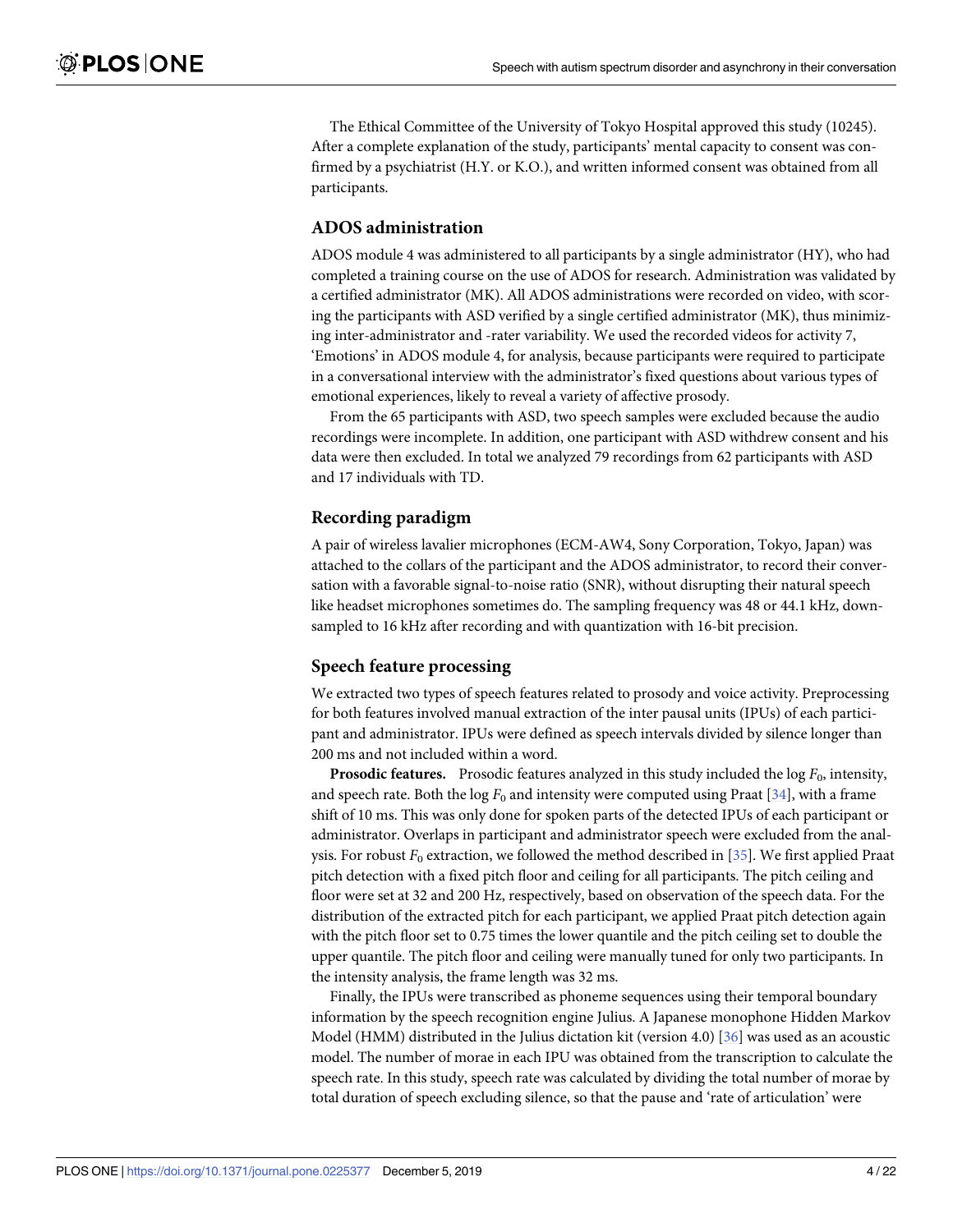<span id="page-4-0"></span>analyzed separately. Note that the mora was used as the unit of calculation for speech rate instead of the syllable, because morae are the rhythmic units in Japanese.

Let  $f_0[i]$  and  $J[i]$  be the value of  $F_0$  (in Hz) and intensity (in decibels) of a participant at the *i* th frame. We calculated the  $F_0$  and intensity only within IPU, and  $F_0$  was extracted only at the voiced frame. We then calculated the overall and blockwise statistics.

**1) Overall session features.** For the overall session statistics, we calculated the mean and SD for  $F_0$  and intensity over the whole session. The mean of the intensity was excluded since it could depend on the unknown distance between the microphone and the speaker. The mean of log  $F_0$ , mean of intensity, SD of log  $F_0$ , and SD of intensity were extracted as follows:

$$
m_{f_0} = \frac{1}{\#\Gamma_v} \sum_{i \in \Gamma_v} \log f_0[i], \tag{1}
$$

$$
s_{f_0} = \sqrt{\frac{1}{\# \Gamma_V} \sum_{i \in \Gamma_V} (\log f_0[i] - m_{f_0})^2},\tag{2}
$$

$$
m_{j} = \frac{1}{\# \Gamma} \sum_{i \in \Gamma} [i], \tag{3}
$$

$$
s_{J} = \sqrt{\frac{1}{\#\Gamma} \sum_{i \in \Gamma} (J[i] - m_{I})^{2}},
$$
\n(4)

Where  $\Gamma_V$  and  $\Gamma$  are the set of frame indices when  $F_0$  and intensity were calculated, respectively.

**2) Blockwise Features.** [Fig](#page-5-0) 1 shows the flow for calculation of blockwise statistics from frame features. To analyze the long duration changes and synchrony of the pitch and intensity, we performed a block analysis using the time-aligned moving average (TAMA) method [[37](#page-20-0)]. We defined  $x[i]$  as a value of the log  $F_0$  or intensity at the *i*th frame. The blockwise mean value of *k*th block is defined by:

$$
x_{B}[k] = \frac{1}{\# \Gamma_{B}[k]} \sum_{i \in \Gamma_{B}[k]} x[i]. \tag{5}
$$

where Γ*B*[k] is a set of frame numbers included in the *k*th block. It is defined by:

$$
\Gamma_B[k] = i\left|\frac{n}{2}k\leq i\leq \frac{n}{2}(2k+1)\wedge x[i]\right| \text{ is calculated at the }i\text{th frame}\},\tag{6}
$$

where *n* is the number of frames included in a block. Note that Γ*B*[k] equals the numbers of the frames included in IPUs in the case of intensity, whereas #Γ*B*[k] is the number of voiced frames in that block in the case of  $F_0$ .

The SD of the blockwise mean of the  $\log F_0$  or intensity is similarly obtained by:

$$
s_{B} = \sqrt{\frac{1}{N} \sum_{k=1}^{N} (x_{B}[k] - m_{x_{B}})^{2}}
$$
(7)

where *N* and  $m_{x_B}$  are the number of blocks that comprise the whole session and the mean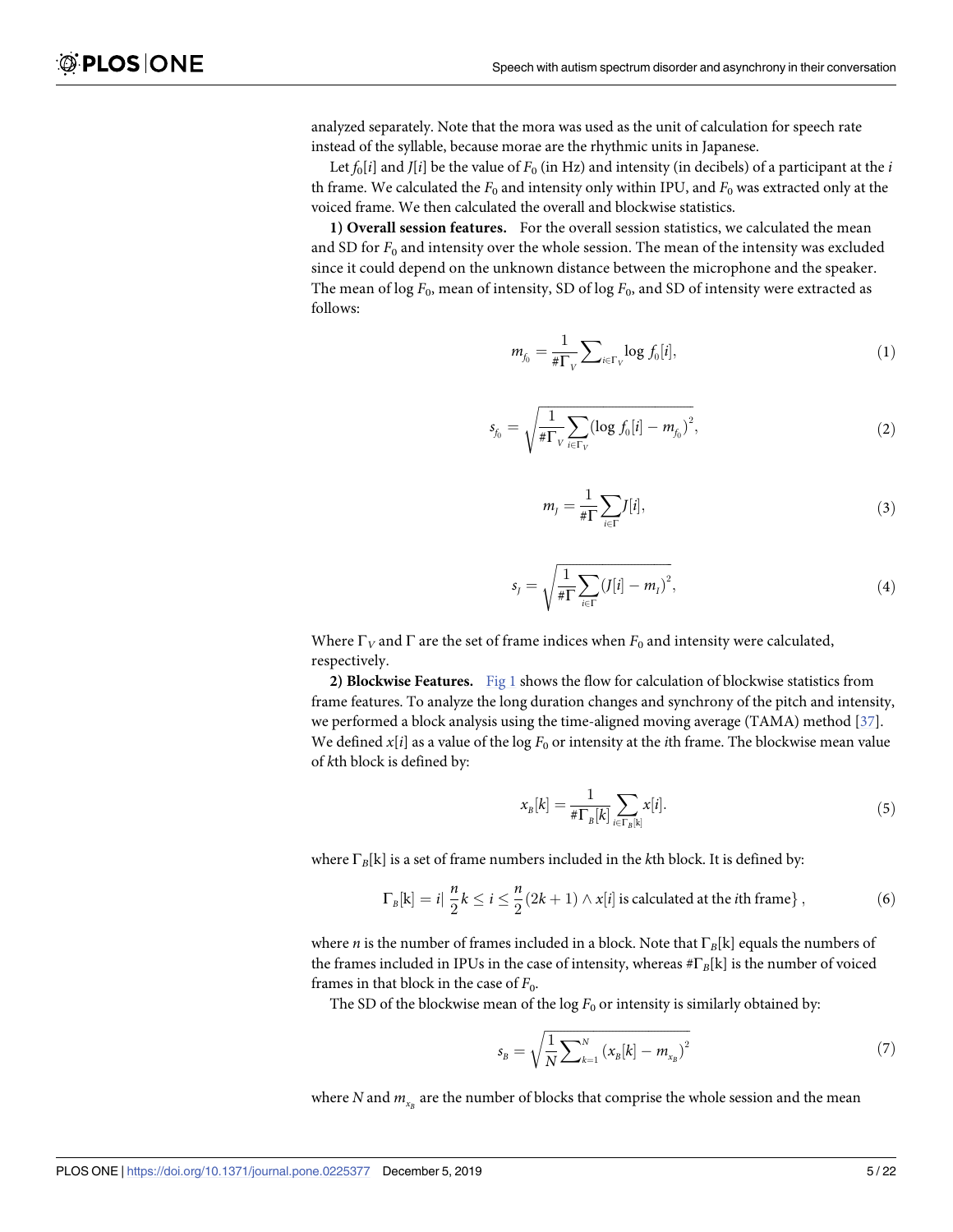<span id="page-5-0"></span>



value of  $x_B[k]$  over the whole session, respectively.

$$
m_{x_B} = \frac{1}{N} \sum_{k=1}^{N} x_k[k]
$$
 (8)

The normalized correlation coefficient was calculated using  $Eq 9$ . This value represents the similarity of the prosodic features of a participant and administrator in the activity

$$
r_{xy} = \frac{\sum_{k=1}^{N} (x_{B}[k] - m_{x_{B}})(y_{B}[k] - m_{y_{B}})}{\sqrt{\sum_{k=1}^{N} (x_{B}[k] - m_{x_{B}})^{2} \sum_{k=1}^{N} (y_{B}[k] - m_{y_{B}})^{2}}}
$$
(9)

where  $x_B[k]$  and  $y_B[k]$  are the blockwise mean of a prosodic feature of a participant and an administrator at *k*th block.

The block length and step were set to 16s and 8s, respectively, in this study. Overlapping speech of an administrator and participant was excluded from the analysis. We then obtained the SD of the average intensity and pitch in every block (blockwise mean) of a participant, and the correlation coefficient for an administrator and participant.

**Voice activity features.** Voice activity features were obtained from the detected IPUs. Speaking time was defined as the duration of the IPU in seconds. [Fig](#page-6-0) 2 shows the definition of a turn-taking gap, viz. the time from the end of the administrator's utterance to the beginning of the participant's next utterance. When the participant started to speak before the administrator had finished speaking, the turn-taking time has a negative value. We did not include the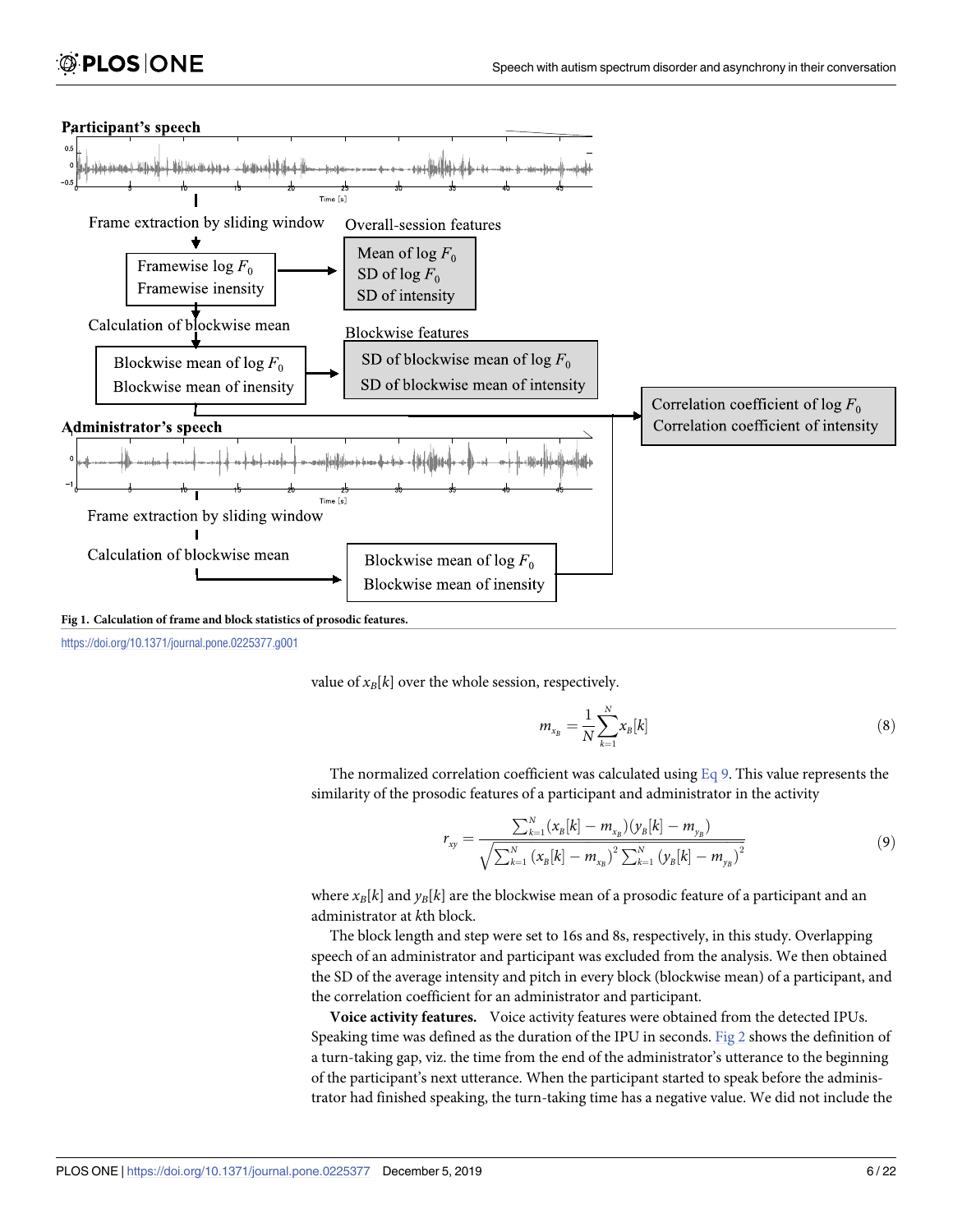<span id="page-6-0"></span>

<https://doi.org/10.1371/journal.pone.0225377.g002>

backchannels, which are defined as the utterances inserted into the interlocutor's utterances without interrupting in many literatures [\[38\]](#page-20-0), into a turn based on the study by Sato *et al*. [\[39\]](#page-20-0). For the calculation of turn-taking gaps, we omitted utterances that overlapped entirely with the administrator's utterance, regarding them as backchannels or failures of turn-taking in which the participant continued to speak after the administrator tried to take a turn.

We calculated the pause-to-turn ratio as the ratio of the total pause duration to the total speaking-turn duration in a session. For automatic processing, we simply defined the speaking turn as the time segment from the beginning of an utterance longer than the threshold to the end of the utterance before the start of an utterance from the other speaker that exceeded the threshold. We heuristically set 0.5s as the threshold, which means that utterances shorter than 0.5 seconds, such as backchannels, did not count as turns. The pause-to-turn ratio was large when a participant maintained a long silence after obtaining a turn.

**Statistical analysis.** To assess the normality of the distribution of the speech features of the ASD and TD group, we conducted Kolmogorov-Smirnov tests on each feature of each group. Based on the results which showed the non-normality in the distribution of the mean and SD of turn-taking gap and the turn-to-pause ratio ( $p < 0.05$ ), we took the logarithm transform on the three features, referring to the findings that the logarithm of the duration of the gaps and overlaps of turn takings have a normal distribution  $[40]$  [[41](#page-21-0)]. For only the mean of turn-taking gap, we added a constant to all samples such that the minimum value of the feature was equal to 1 prior to the logarithm transform for non-negativity. We confirmed that Kolmogorov-Smirnov test showed no significance on these logarithmically transformed features.

Difference in the mean value of each feature between the ASD and TD groups was compared by *t*-test. Prior to the *t-*tests, we conducted *F-*tests to compare the variance because the features vary among individuals with ASD. Statistical significance for all analyses was set at *p <* 0.05 after adjustment with the Benjamini-Hochberg (B-H) multiple comparisons procedure [\[42\]](#page-21-0).

As an exploratory analysis, we applied a support vector machine (SVM) to discriminate the two groups of speakers using the e1071 [\[43\]](#page-21-0) package in the statistical environment R. We used linear kernel because it provided the best performance in our experiment. We evaluated the classifier by one-leave-out cross-validation. Because the sample sizes of the two groups were imbalanced, we weighted the objective function used in the training of the SVM according to the inverse number of the sample size of each class to avoid the undervaluation of the false negative. We tested three feature sets which consisted of all 13 speech features (Setting D1), only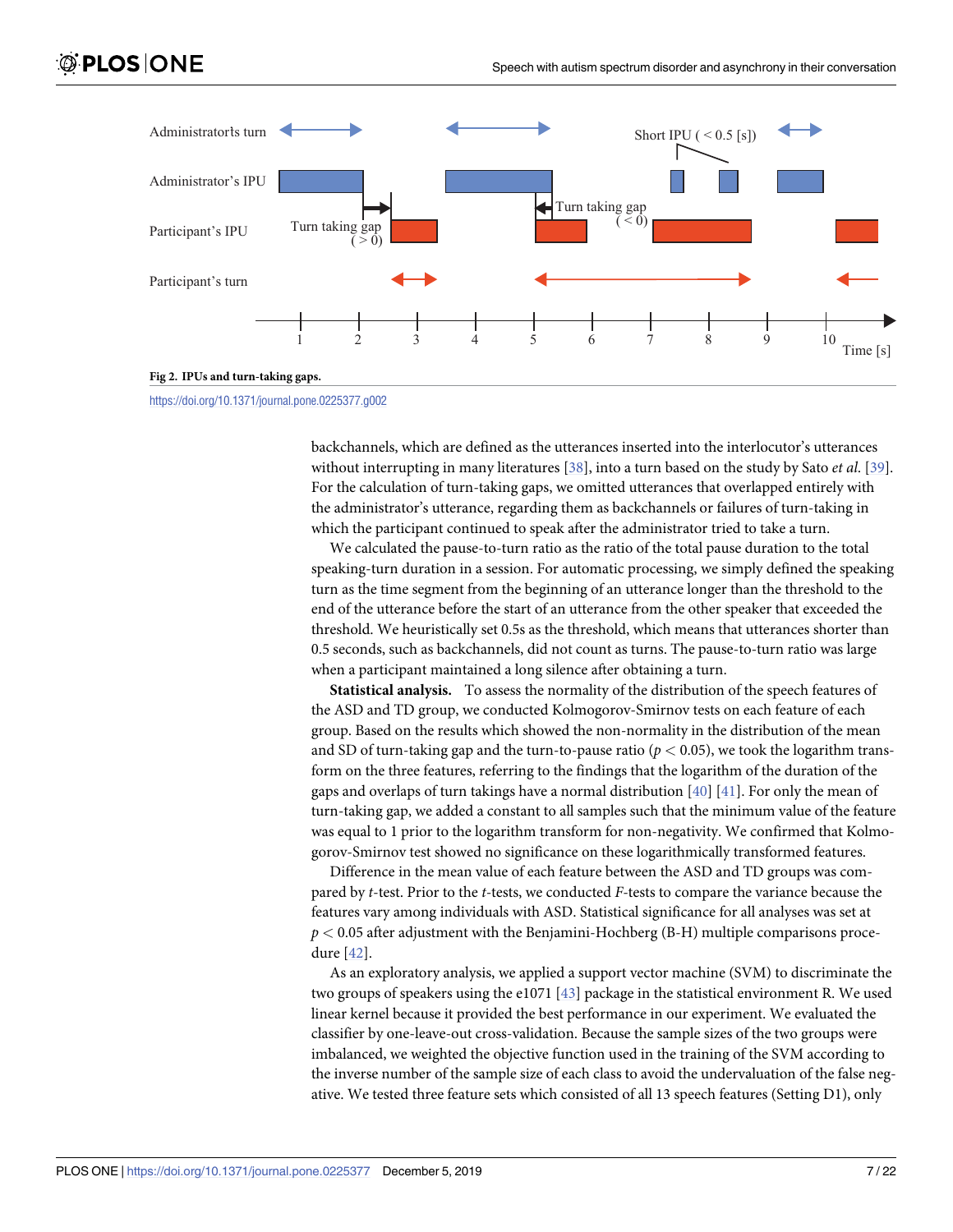<span id="page-7-0"></span>features where results of *F-* or *t*-tests showed a significant diagnostic difference (Setting D2), and the best combination of features selected based on accuracy from all possible 8191 combinations (Setting D3).

The number of the possible combination (8191) represents the number of all cases where each of 13 speech features were used or not  $(2^{13} – 1)$ . In the evaluation of the D3 setting, we used leave-one-out cross-validation to avoid overfitting. In details, the accuracy of each combinations of speech features (Combination *i*) was evaluated by the following equation:

$$
a_{i} = \frac{\sum_{k=1}^{N_{\text{ASD+TD}}} b_{k}}{N_{\text{ASD+TD}}}
$$
(10)

where  $b_k$  takes 1 or 0 when the classification is accurate or not respectively, in the test for the *k*th participant's data by the classifier trained using all the other participants' data (i.e., all 78 participants except for the *k*th one).  $N_{\text{ASD+TD}}$  represents the total number of the participants of the ASD and TD groups (79 in this study).

The correlational analyses of the extracted speech features and ADOS scores were conducted after omitting the features which had no significant differences in the *t-* and *F-*tests comparing the two groups. We focused on the score of the reciprocity in the ADOS score because it was assumed to reflect the attributes of the interaction between the participants and administrator. We also analyzed the correlation between the speech features and the scores of communication and repetitive domains of ADOS as references.

In addition to the above calculations, we considered the possibility that the speech features of the participants with ASD may have a wider distribution than those with TD. High ADOS scores arise when individuals' speech features are very great or small. Thus, in this study, we applied a transformation to speech features that showed significance in the *F-*test and no significance in the *t-*test, using the following equation to compute the distances from the mean of the speech features in the TD group:

$$
\hat{x}_i = |x_i - m_{\text{TD}}| \tag{11}
$$

where  $x_i$  and  $m_{TD}$  are the value of a speech feature of *i*th participant and the mean value of the speech feature in the TD group, respectively. These transformed speech features were used in the correlation analysis instead of the raw values. We used a permutation test for the SD of blockwise mean of log F0, which did not have a normal distribution (Kolmogorov-Smirnov test,  $p < 0.05$ ).

In addition to the above analyses and experiment, we conducted a prediction experiment using the SVR included in the e1071 package in R with linear kernel. The following three feature sets were tested:

- 1. All 13 features (Setting R1)
- 2. The features included in Setting D2 that had a significant correlation with each ADOS score in the correlation analysis (Setting R2)
- 3. The features included in Setting D3 in the discrimination analysis (Setting R3)
- 4. The combination of speech features when root mean square error (RMSE) was the smallest (Setting R4).

The regressors in these four settings were evaluated based on the correlation coefficient of the predicted and rated ADOS score, RMSE, and mean absolute error (MAE), using a leaveone-out correlation coefficient. Similar to the Setting D3 in the discrimination analysis, the possible 8191 combination was evaluated in Setting R4. Carrying out one-leave-out cross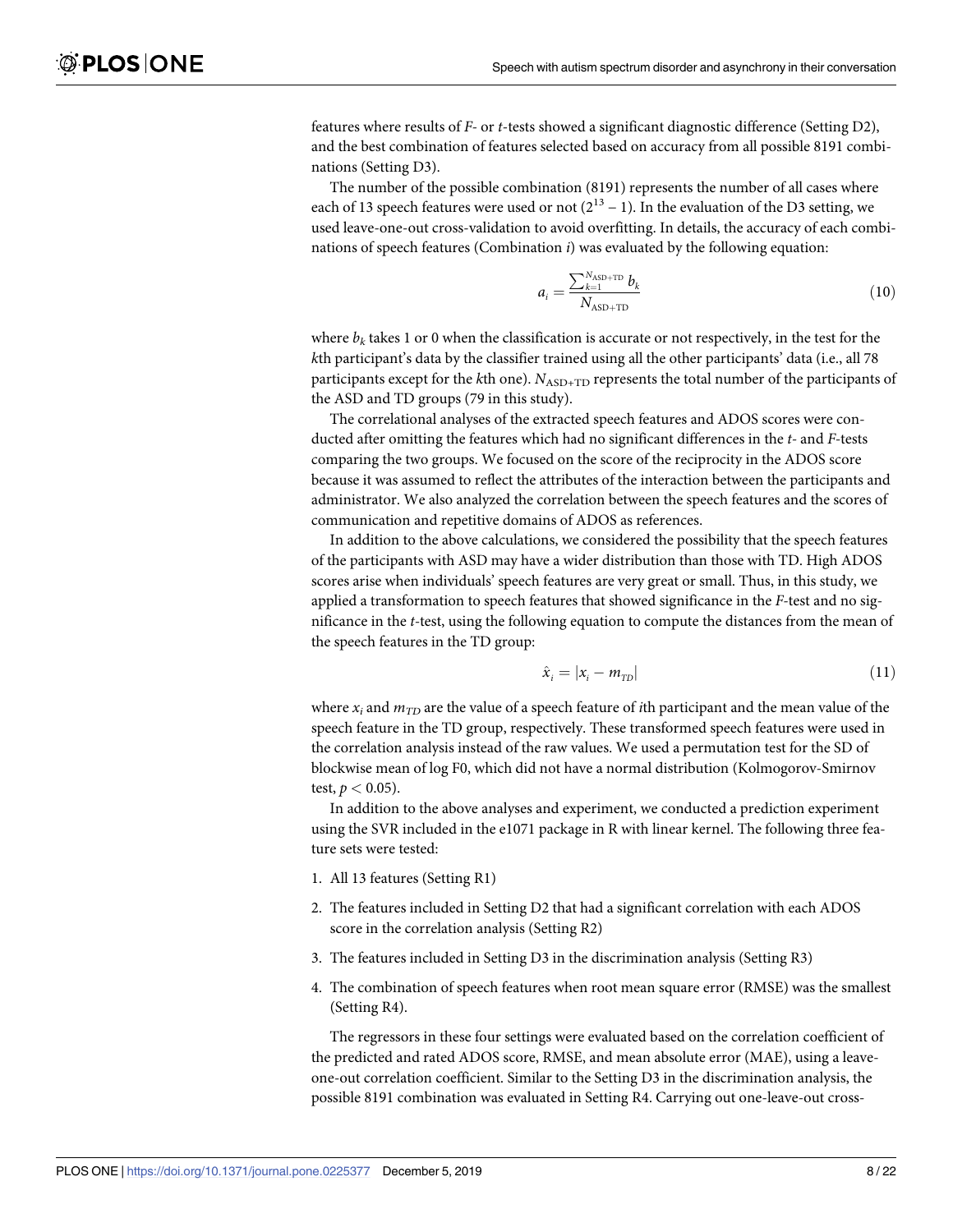<span id="page-8-0"></span>validation in the same way, the correlation coefficients, MAE, and RMSE were obtained by averaging the values when the data a single participant was tested from the regressor trained by the data of the other participants, respectively.

### **Results**

### **Background information**

There was no significant difference in age, verbal IQ, or parental socio-economic status (SES) between the participants with ASD and those with TD ( $p > 0.05$ ) (Table 1). The individuals with ASD had significantly lower self SES compared with the participants with TD  $(p = 4.67 \times 10^{-14})$ .

### **Comparisons of groups with and without ASD [\(Table](#page-9-0) 2)**

[Fig](#page-10-0) 3 shows two examples of the time series of the mean intensity of the two speakers. In the upper case, the intensity values sometimes move in opposite directions and at other times together. In the middle case, the intensity of the participant moves inversely to that of the administrator. The lower case, in contrast, shows the intensity of the participant increases and decreases together with the administrator's value.

[Table](#page-9-0) 2 shows the means and SDs of the two groups and the *p*-values for the *t-* and *F-*tests. [Fig](#page-11-0) 4 shows the histograms of the log mean of turn-taking gap, the SD of blockwise mean of intensity, and the SD of blockwise mean of log  $F_0$ . Both  $t$ - and  $F$ -tests showed significant differences between the ASD and TD group in the log mean of turn-taking gap, and the log SD of turn-taking gap (adjusted  $p$ <0.05) ([Table](#page-9-0) 2, [Fig](#page-11-0) 4). For each of these three features, the means and SDs were significantly greater in participants with ASD than those with TD. [Fig](#page-11-0)  $4$  shows the histograms of speech features that showed significance in *t*-and/or *F*- tests.

| Variable                                                     | $ASD (N = 62)$ |           | $TD(N = 17)$ |           |                      | P-value |
|--------------------------------------------------------------|----------------|-----------|--------------|-----------|----------------------|---------|
|                                                              | Mean           | <b>SD</b> | Mean         | <b>SD</b> |                      |         |
| Age (range)                                                  | 26.9           | 7.0       | 29.6         | 7.0       | 0.05                 |         |
| Socioeconomic status <sup>1</sup>                            | 2.8            | 1.2       | 1.2          | 1.2       | $4.67\times10^{-14}$ |         |
| Parental socioeconomic status <sup>1</sup>                   | 2.1            | 0.5       | 1.9          | 0.5       | 0.12                 |         |
| Full-scale IQ $^2$                                           | 106.4          | 14.3      |              |           |                      |         |
| Verbal IQ $^2$                                               | 113.9          | 14.8      | 117.7        | 14.8      | 0.12                 |         |
| Performance IQ $^2$                                          | 94.9           | 15.7      |              |           |                      |         |
| $ADI-R$<br>Reciprocal social interaction                     | 21.9           | 16.3      |              |           |                      |         |
| Communication                                                | 5.4            | 5.0       |              |           |                      |         |
| Restricted, repetitive, and stereotyped patterns of behavior | 3.7            | 2.3       |              |           |                      |         |
| <b>ADOS</b><br>Reciprocal social interaction                 | 8.9            | 2.1       |              |           |                      |         |
| Communication                                                | 4.2            | 1.4       |              |           |                      |         |
| Stereotyped behaviors and restricted interests               | 2.0            | 1.3       |              |           |                      |         |

Table 1. Demographic characteristics of participants with autism spectrum disorder (ASD) and those with typical development (TD).

<sup>1</sup> Assessed using the Hollingshead two-Factor Index of Social Position [[30](#page-20-0)], in which a higher score indicates a lower status.

 $2$  The IQs of participants with ASD were measured using the Wechsler Adult Intelligence Scale. The verbal IQ of those with TD was estimated using the Japanese version of the National Adult Reading Test.

Abbreviations: IQ, intelligence quotient; ADI-R, Autism Diagnostic Interview-Revised; ADOS, Autism Diagnostic Observation Schedule; SD, standard deviation.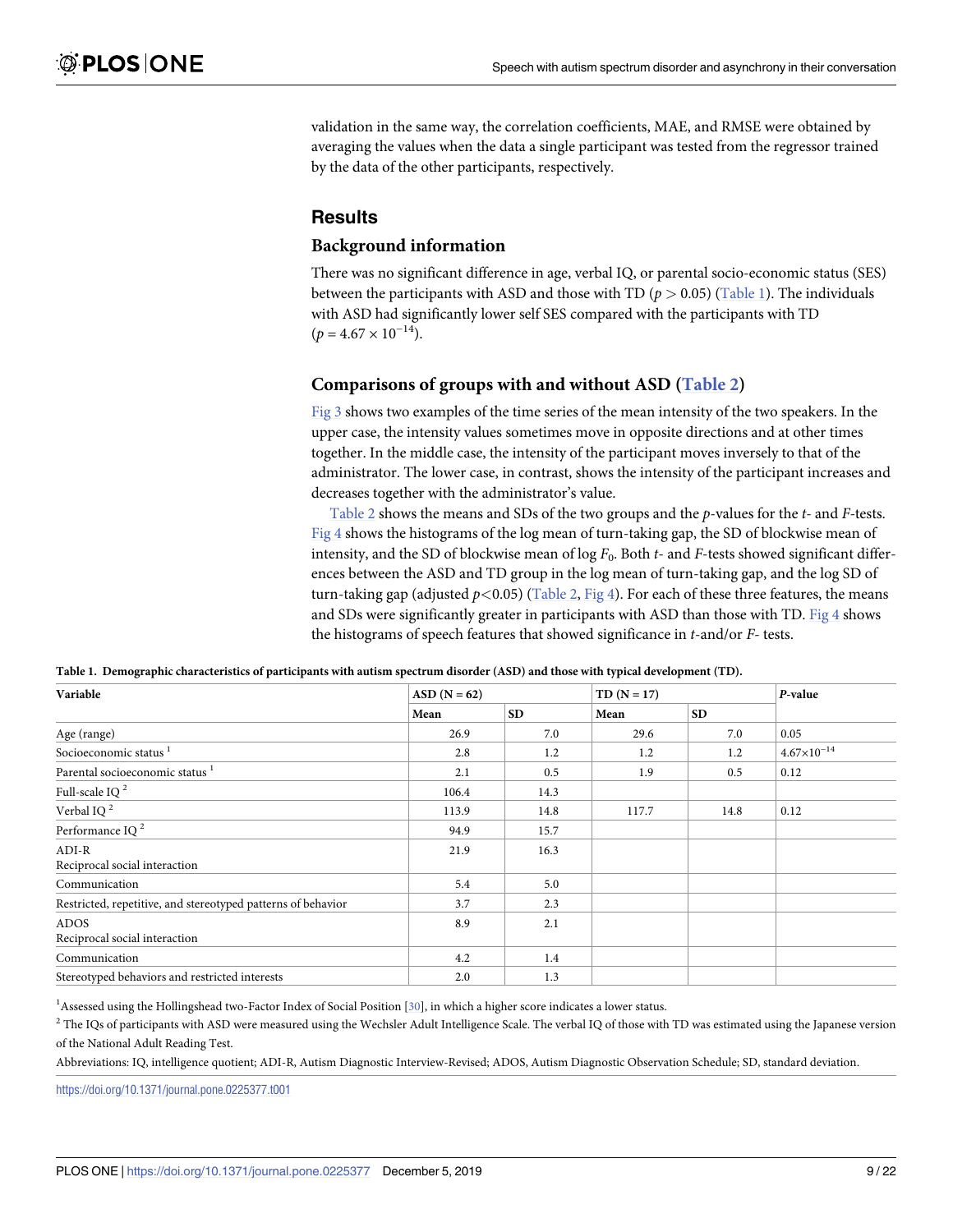| Feature                                |              | Mean (SD)     | t-test              | F-test    |  |
|----------------------------------------|--------------|---------------|---------------------|-----------|--|
|                                        | <b>ASD</b>   | TD            | p                   | p         |  |
| Mean of $\log F_0$                     | 4.8(0.16)    | 4.7(0.15)     | 0.26                | 0.78      |  |
| SD of $\log F_0$                       | 0.2(0.075)   | 0.19(0.046)   | 0.63                | 0.12      |  |
| SD of blockwise mean of $\log F_0$     | 0.088(0.042) | 0.089(0.023)  | 0.96                | $0.047*$  |  |
| Corr. of blockwise mean of $\log F_0$  | 0.086(0.25)  | 0.23(0.25)    | 0.084               | 0.86      |  |
| SD of intensity [dB]                   | 5.9(0.82)    | 5.8(0.62)     | 0.71                | 0.38      |  |
| SD of blockwise mean of intensity [dB] | 2.6(1.1)     | 3.5(0.77)     | $0.0020*$           | 0.22      |  |
| Corr. of blockwise mean of intensity   | 0.18(0.24)   | 0.34(0.20)    | $0.035*$            | 0.68      |  |
| Speech rate [mora/s]                   | 8.8(0.55)    | 8.9(0.66)     | 0.71                | 0.47      |  |
| Mean of speaking time [s]              | 1.5(0.49)    | 1.6(0.39)     | 0.43                | 0.47      |  |
| SD of speaking time [s]                | 1.2(0.46)    | 1.5(0.47)     | 0.11                | 0.86      |  |
| Log mean of turn-taking gap [s]        | 0.52(0.37)   | 0.18(0.15)    | $3.8\times10^{-6*}$ | $0.0023*$ |  |
| Log SD of turn-taking gap [s]          | 0.0091(0.76) | $-0.35(0.35)$ | $0.025*$            | $0.0099*$ |  |
| Log pause-to-turn ratio                | $-2.9(1.1)$  | $-3.5(0.77)$  | $0.025*$            | 0.34      |  |

#### <span id="page-9-0"></span>**[Table](#page-8-0) 2. Means and SDs of speech features of each group and the adjusted p values.**

�adjusted *p<*0.05

<https://doi.org/10.1371/journal.pone.0225377.t002>

Regarding the SD and correlation coefficient of blockwise mean of intensity, the pause-toturn ratio, the t-test found significant differences between ASD and TD groups, although the F-test found no significant difference. The SD of blockwise mean of intensity was significantly smaller in the individuals with ASD ( $M = 2.6$ ,  $SD = 1.1$ ) compared with those with TD  $(M = 3.5, SD = 0.77)$  ([Fig](#page-11-0) 4b), although the SDs of intensity within the activity were not significantly different. A small proportion of the ASD group (6.5%) with high SD of blockwise mean of intensity (*>* 0.2), murmured or whispered the question asked by the administrator to themselves while they were thinking, e.g. Administrator: "What do you think is scary?" Participant: "Scary. . ."). These quiet repetitions expanded the range of intensity.

The correlation coefficient of the intensity of the individuals with ASD ( $M = 0.18$ ,  $SD = 0.24$ ) was also significantly smaller than those with TD (M = 0.34, SD = 0.20) ([Fig](#page-11-0) 4c). The pause-to-turn ratio of those of ASD was significantly larger than that of ASD. The *F-*test for the blockwise mean of *F*<sup>0</sup> showed a significant difference, even though no significant difference was observed in the *t-*test.

All other speech features showed no significant differences in either *t-* or *F-*tests. Although there was no significant difference in the features other than the SD of blockwise mean of log *F*0, the log mean and SD of turn-taking gap, and the pause-to-turn ratio in *F-*tests, the variance of all features except the speech rate and correlation coefficient of  $\log F_0$  were greater in the individuals with ASD than those with TD.

### **Discrimination of ASD and TD groups ([Table](#page-11-0) 3)**

[Table](#page-11-0) 3 shows the confusion matrix of the discrimination analyses in Settings D1, D2 and D3. [Table](#page-12-0) 4 gives the accuracy and F-measure in each setting. Setting D3, with the best set of features, achieved 88.6% accuracy and 92.3% F-measure. The accuracy in Setting D2, which used the speech features selected based on *t-* and F-tests, did not exceed that of Setting D1. The accuracy of Setting D2 was 11.4% points below that of Setting D3.

[Table](#page-12-0) 5 lists the selected features in Setting D3, and the accuracy and F-measure when each feature was used alone for the classification using SVM. The log mean turn-taking gap provided the highest accuracy when it was used alone for the classification. The log mean of turn-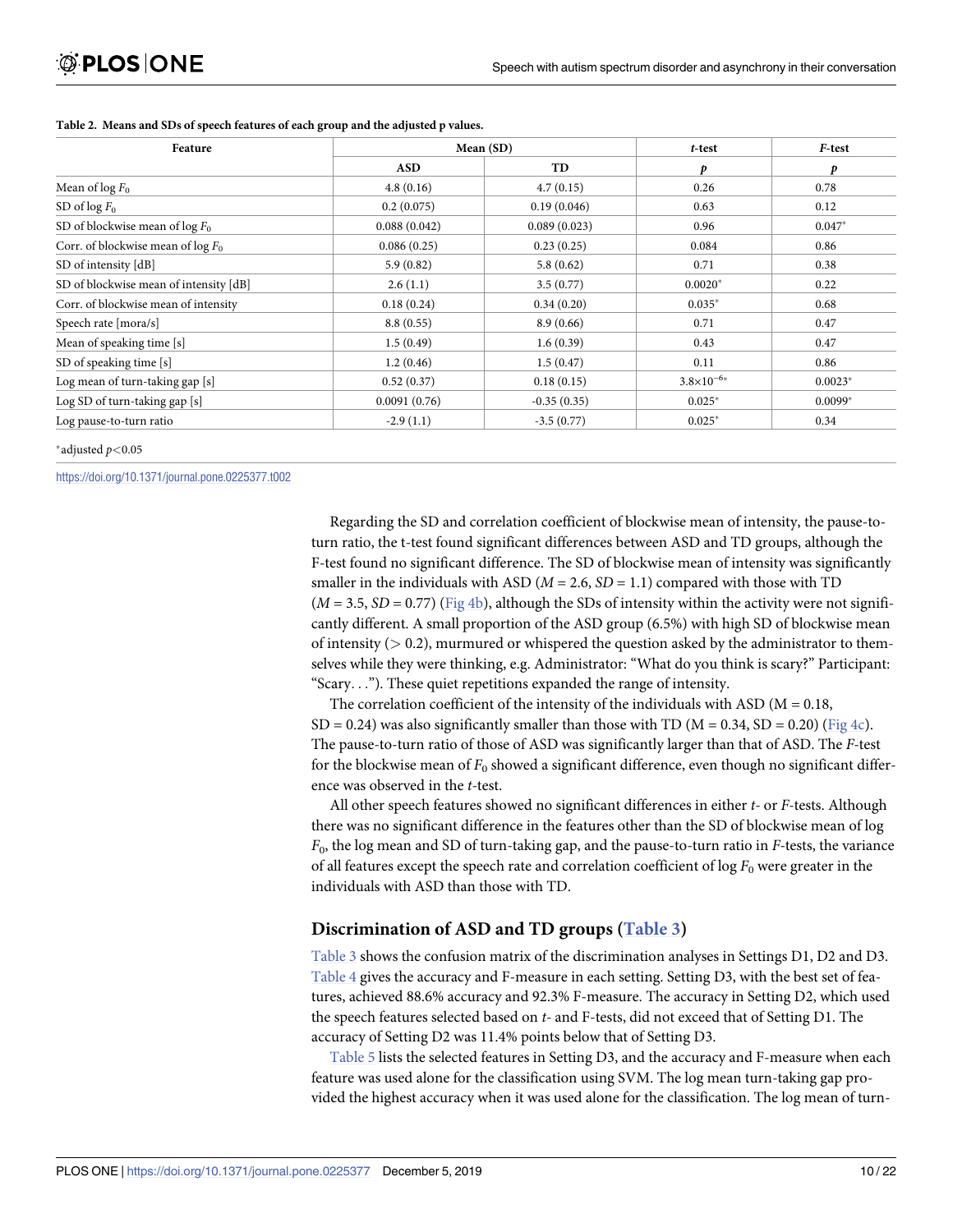<span id="page-10-0"></span>

[Fig](#page-8-0) 3. Examples of time series of the blockwise mean of the intensity of the utterances of a participant with ASD and administrator (upper and middle panel) and the utterances of a participant with TD and administrator (lower panel). The correlation coefficient of the features between the two speakers had a close-to-zero value (0.018) in the upper case, a negative value (-0.26) in the middle case, and a positive value (0.65) in the lower case.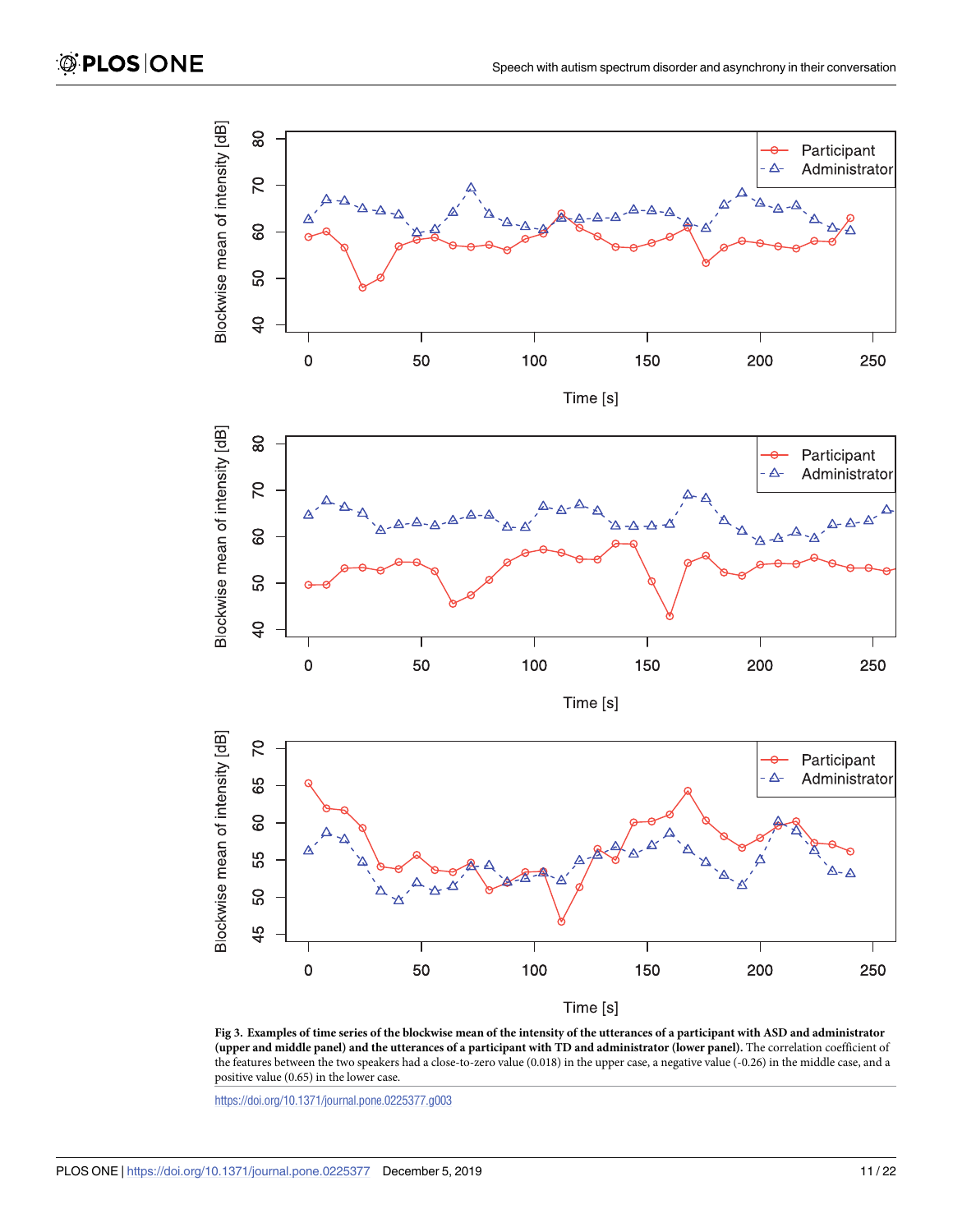<span id="page-11-0"></span>

[Fig](#page-8-0) 4. Histograms of (a) SD of blockwise mean of  $\log F_0$ , (b) SD of blockwise mean of intensity, (c) correlation coefficient of blockwise mean of intensity, (d) log mean of turn-taking gap, (e) log SD of turn-taking gap, and (f) **log pause-to-turn ratio.** Nineteen out of 62 individuals with ASD (30.1%) had a mean turn-taking gap greater than 0.8s, whereas none of the 17 participants with TD had such a long mean gap. The pause-to-turn ratio of 17 individuals with ASD (27.4%) was greater than 0.1 whereas that of the individuals with TD was distributed in the range 0-0.1. Fourteen participants (22.6%) with ASD had negative correlation coefficients for intensity, whereas only one (5.9%) participant with TD had that. The absolute value of the correlation coefficient was less than 0.1 in 13 individuals with ASD (20.1%) and two with TD (11.8%).

taking gap and the SD of blockwise mean of intensity were included in at least the top 20 sets with accuracy, from all 8191 combinations.

### **Correlations between speech features and ADOS score**

[Table](#page-12-0) 6 shows Pearson's correlation coefficients between ADOS scores and the speech features that showed significant differences in the *F-* or *t-*tests for individuals with ASD and TD

**[Table](#page-9-0) 3. Confusion matrix of ASD and TD discrimination.**

|         | <b>Setting D1</b> |           | <b>Setting D2</b> |           |     |    | <b>Setting D3</b> |           |
|---------|-------------------|-----------|-------------------|-----------|-----|----|-------------------|-----------|
| Correct |                   | Predicted |                   | Predicted |     |    |                   | Predicted |
|         | <b>ASD</b>        | TD        | <b>ASD</b>        | TD        | ASD | TD |                   |           |
| ASD     | 53                | a         | 47                | 15        | 57  |    |                   |           |
| TD      |                   | o         |                   |           |     | 14 |                   |           |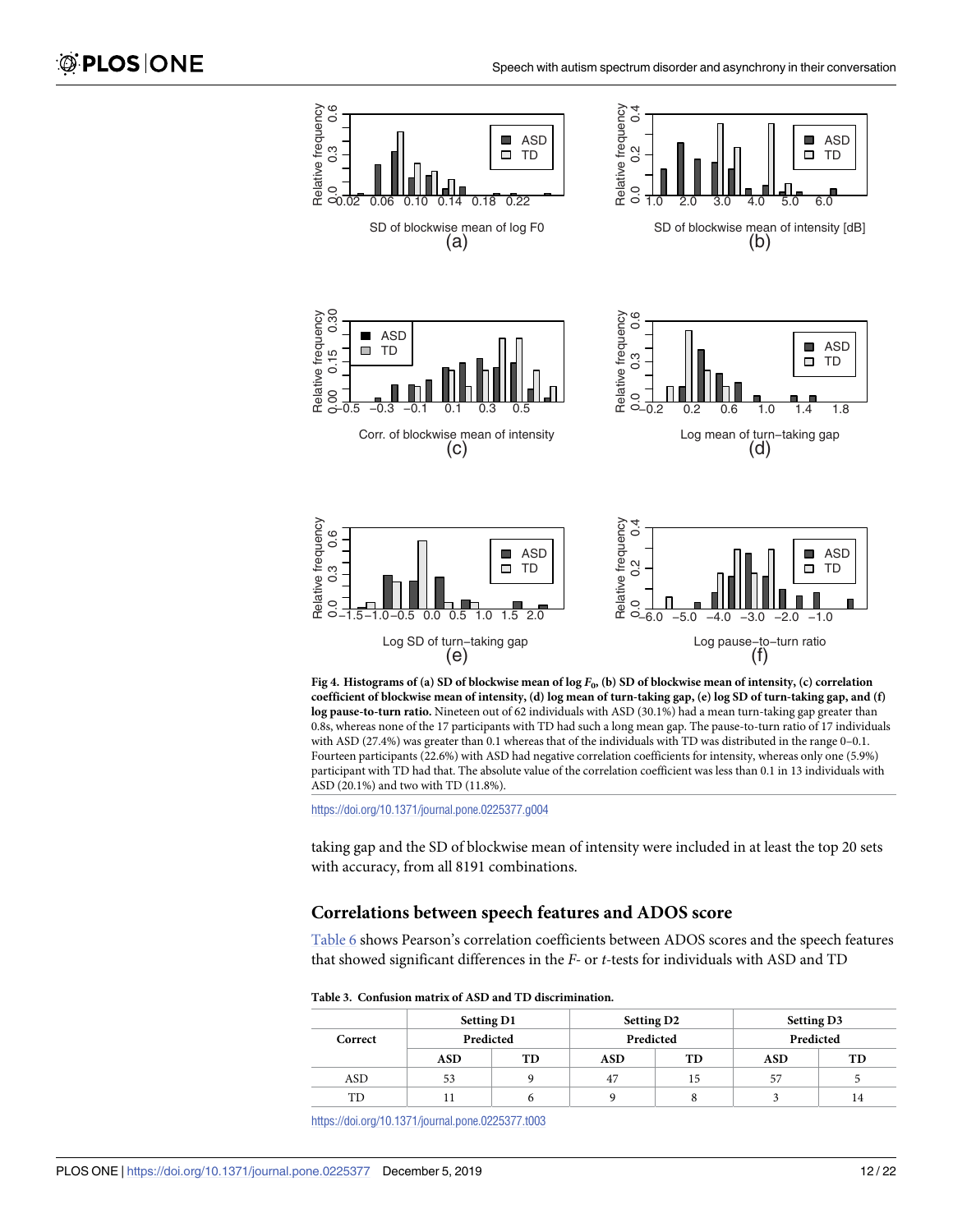|           | <b>Setting D1</b> | <b>Setting D2</b> | <b>Setting D3</b> |
|-----------|-------------------|-------------------|-------------------|
| Accuracy  | 74.6              | 69.6              | 89.9              |
| F-measure | 84.1              | 79.7              | 93.4              |

#### <span id="page-12-0"></span>**[Table](#page-9-0) 4. Percentage of accuracy and F-measure in the discrimination analysis.**

<https://doi.org/10.1371/journal.pone.0225377.t004>

#### [Table](#page-9-0) 5. Selected speech features in Setting D3 and the percentage of accuracy and F-measure when each feature **was used alone for classification.**

| Speech feature                         | Accuracy |
|----------------------------------------|----------|
| Mean of turn-taking gap [s]            | 79.7     |
| Log SD of turn-taking gap              | 67.0     |
| SD of blockwise mean of intensity [dB] | 64.6     |
| Corr. of blockwise mean of log F0      | 59.5     |
| Mean of turn-taking gap [s]            | 79.7     |
|                                        |          |

<https://doi.org/10.1371/journal.pone.0225377.t005>

(S1 [Fig\)](#page-18-0). The reciprocity scores showed significant correlations with the log mean of turn-taking gap (*r* = 0.44), the log of SD of turn-taking gap (*r* = 0.35) and the log of pause-to-turn ratio  $(r = 0.41)$  (adjusted  $p < 0.01$ ). In contrast, the communication and repetitive scores had no significant correlation with any speech features. [Fig](#page-13-0) 5 shows scatter plots representing relationships of the log mean of turn-taking gap (left), log of SD of turn-taking gap (middle), and log of pause-to-turn ratio (right) to reciprocity score in the participants with ASD.

Although the SD of blockwise mean of intensity had no significant correlation with reciprocity, the scatter plot had a U- or V-shaped distribution. The reciprocity score has a low value when the feature is around the mean value of the TD. The reciprocity score increases as the features depart from the mean value of TD. The features of the participants with ASD were intensively distributed within the lower values: the features of 53 participants with ASD (85.5%) were lower than the mean for the TD group. It is also notable that the individuals whose value was distant from the average of TD received a relatively low score (e.g. 6). In the following regression analysis, the SD of blockwise mean intensity was used without converting because it did not improve the result.

### **Regression analysis between speech features and ADOS score**

[Table](#page-13-0) 7 shows the correlation coefficients for the ADOS scores rated clinically and those predicted by the regressor, the MAE and RMSE of the predicted scores. The correlation of

|                                        | Reciprocity |            | Communication |            | Repetitive |            |
|----------------------------------------|-------------|------------|---------------|------------|------------|------------|
|                                        | r           | adjusted p | r             | adjusted p | r          | adjusted p |
| SD of blockwise mean of $\log F_0$     | n.s.        | 0.84       | n.s.          | 0.85       | n.s.       | 0.26       |
| SD of blockwise mean of intensity [dB] | n.s.        | 0.20       | n.s.          | 0.33       | n.s.       | 0.58       |
| Corr. of blockwise mean of intensity   | n.s.        | 0.27       | n.s.          | 0.86       | n.s.       | 0.43       |
| Log mean of turn-taking gap [s]        | 0.41        | $0.0032*$  | n.s.          | 0.33       | n.s.       | 0.43       |
| Log of SD of turn-taking gap           | 0.35        | $0.0096*$  | n.s.          | 0.53       | n.s.       | 0.43       |
| Log of Pause-to-turn ratio             | 0.41        | $0.0032*$  | n.s.          | 0.46       | n.s.       | 0.43       |

| Table 6. Correlation coefficients (r) between the speech features and ADOS scores and adjusted p-values of corre- |  |
|-------------------------------------------------------------------------------------------------------------------|--|
| lation test.                                                                                                      |  |

�adjusted *p<*0.05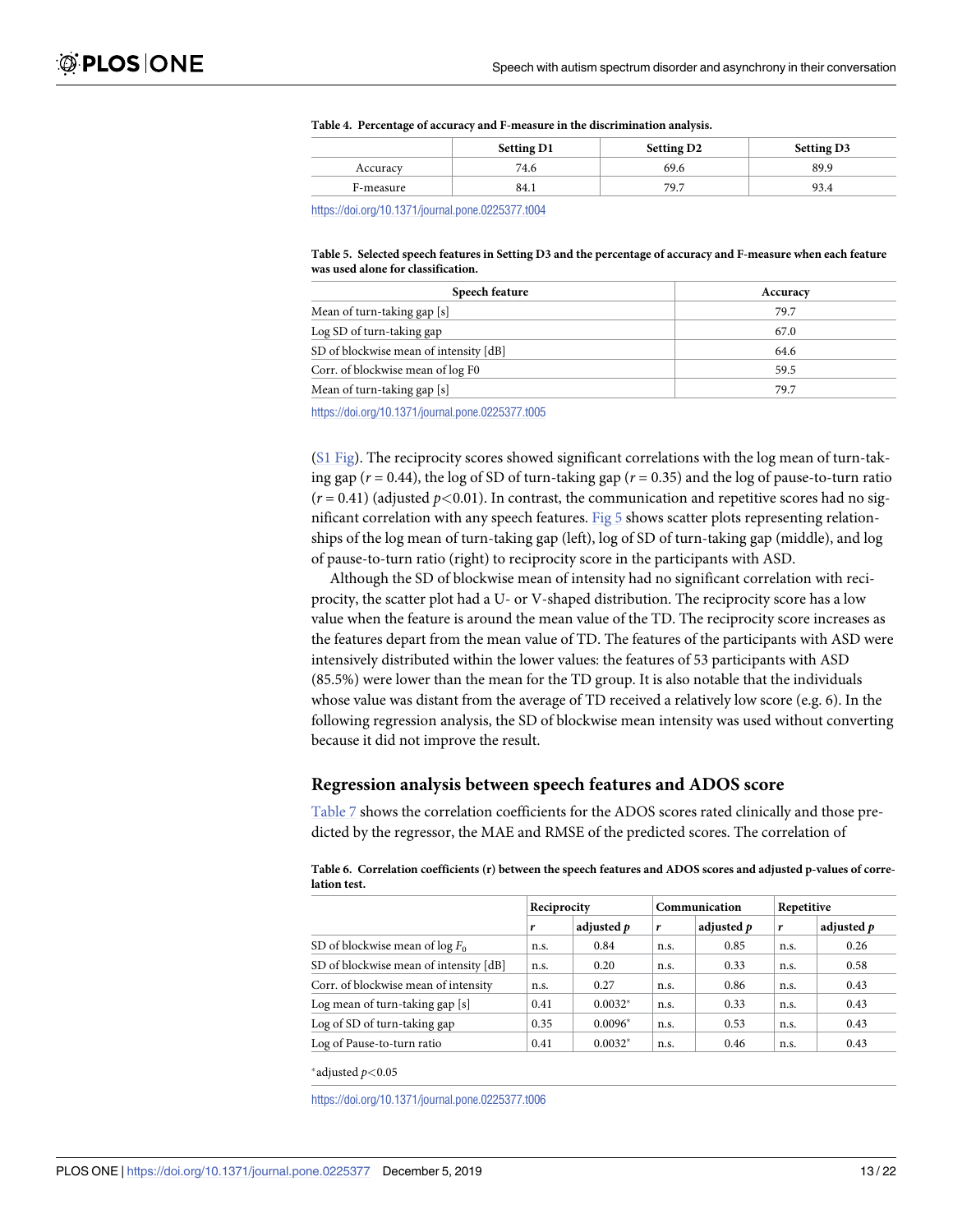<span id="page-13-0"></span>

[Fig](#page-12-0) 5. Scatter plots between the features that have significant correlations with the reciprocity score. The black dotted line represents a regression line. The blue solid and dashed lines represent the mean and mean ± SD of the feature among the participants with TD, respectively. A positive correlation was observed between the log of pause-to-turn ratio and reciprocity score of the individuals with ASD. At the same time, the distributions of the ASD and TD groups overlapped in the area between −5 and −2. Similar overlaps were observed in mean and log of SD of turn-taking gap.

reciprocity scores was improved in Setting R2 and R3 compared with Setting R1. In Settings R1, R3 and R4, the correlation between the predicted and rated reciprocity score was highest among three score domains.

[Table](#page-14-0) 8 shows the selected speech features in Setting R4. The speech features selected for the prediction of communication and repetitive score was respectively involved in the selected features for the prediction of reciprocity. Log of mean of speaking time gave the highest correlation between rated and predicted reciprocity score when it was used alone. Using only the correlation coefficient of blockwise mean of intensity alone, the predicted reciprocity score did not yield a correlation with the rated score. However, the correlation between rated and predicted score was the third most degraded (0.47 from 0.58) when the feature was excluded from the best feature set.

[Fig](#page-14-0) 6 shows the scatter plot of each category of ADOS scores predicted by SVR in Setting R4 and rated by the administrator. For the repetitive score, all of the predicted scores were in the narrow range between 0.95 and 3.5 although the rated scores ranged from 0 to 6.

| Domain        |          | <b>Setting R1</b> | <b>Setting R2</b>        | Setting R3 | <b>Setting R4</b> |
|---------------|----------|-------------------|--------------------------|------------|-------------------|
| Reciprocity   | <b>A</b> | 0.42              | 0.32                     | 0.26       | $0.58*$           |
|               | MAE      | 1.53              | 1.65                     | 1.67       | 1.23              |
|               | RMSE     | 2.02              | 2.02                     | 2.10       | 1.73              |
| Communication |          | 0.14              | $\overline{\phantom{a}}$ | 0.27       | $0.49*$           |
|               | MAE      | 1.34              |                          | 4.62       | 0.96              |
|               | RMSE     | 1.60              | $\overline{\phantom{a}}$ | 4.85       | 1.21              |
| Repetitive    |          | $-0.34$           | $\overline{\phantom{a}}$ | $-0.14$    | $0.18*$           |
|               | MAE      | 1.46              | $\overline{\phantom{a}}$ | 1.10       | 0.94              |
|               | RMSE     | 1.79              |                          | 1.38       | 1.23              |

[Table](#page-12-0) 7. Correlation coefficients (r) between rated and predicted ADOS scores, MAE and RMSE of predicted ADOS scores.

#### �Statistically significant.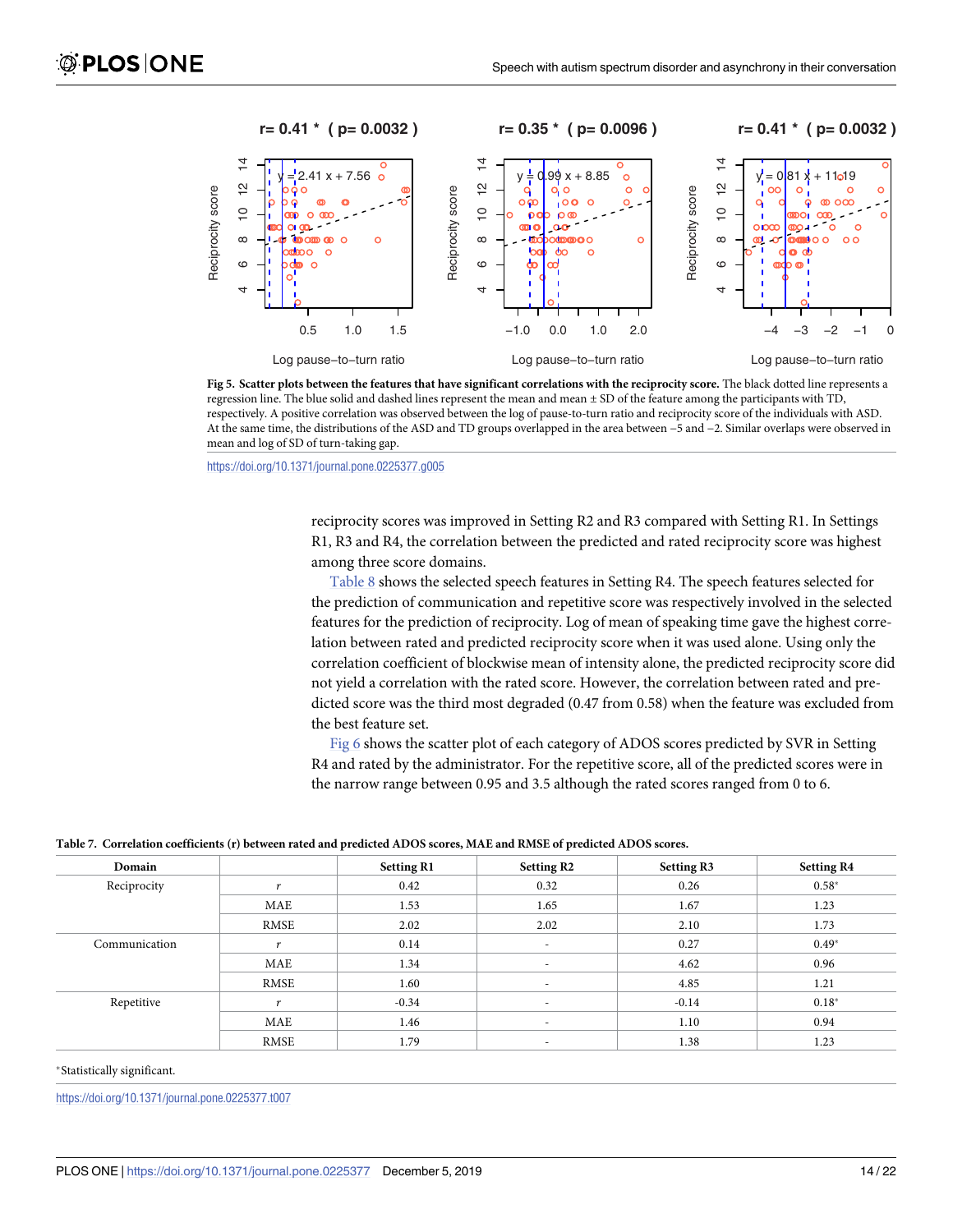| Domain        | Features                             | Corr. Single | Corr. Omitted |
|---------------|--------------------------------------|--------------|---------------|
| Reciprocity   | Mean of log F0                       | $-0.11$      | 0.56          |
|               | SD of blockwise mean of log F0       | $-0.28$      | 0.52          |
|               | SD of intensity                      | 0.22         | 0.56          |
|               | SD of blockwise mean of intensity    | 0.042        | 0.49          |
|               | Corr. of blockwise mean of intensity | 0.0020       | 0.48          |
|               | Speech rate [mora/s]                 | $-0.051$     | 0.58          |
|               | Log mean of speaking time            | 0.46         | 0.11          |
|               | Log mean of turn-taking gap          | 0.37         | 0.43          |
|               | Log pause-to-turn ratio              | 0.17         | 0.52          |
| Communication | SD of blockwise mean of intensity    | 0.077        | 0.45          |
|               | Speech rate [mora/s]                 | $-0.076$     | 0.38          |
|               | Log mean of speaking time            | 0.40         | 0.24          |
|               | Log SD of speaking time              | 0.37         | 0.47          |
|               | Log Mean of turn-taking gap          | 0.16         | 0.46          |
|               | Log pause-to-turn ratio              | 0.044        | 0.31          |
| Repetitive    | Mean of log F0                       | 0.016        | 0.14          |
|               | SD of blockwise mean of log F0       | 0.16         | 0.0031        |
|               | Log mean of speaking Time            | 0.51         | 0.18          |

<span id="page-14-0"></span>[Table](#page-13-0) 8. Selected features in Setting R4 and the correlation coefficients between the rated and predicted ADOS scores when each feature was used alone (Corr. Sin**gle) and omitted from the best set (Corr. Omitted).**

### **Discussion**

The current study showed that individuals with ASD: (1) spoke with a uniform volume regardless of topics; (2) used wide variations in pitch depending on circumstances; (3) were less synchronous with interlocutors in volume of voice; and (4) demonstrated longer pauses between and within turns ([Table](#page-9-0) 2, [Fig](#page-11-0) 4). It was further noted that: (5) the length of pauses correlated with the reciprocity score in ADOS ([Fig](#page-13-0) 5); and (6) the discrimination and regression analysis could successfully detect ASD individuals and predict the reciprocity score (Tables [3–](#page-11-0)[7,](#page-13-0) Fig 6).



[Fig](#page-13-0) 6. Scatterplots of the (a) reciprocity, (b) communication and (c) repetitive scores that were predicted in Setting R4 and rated by **the administrator.**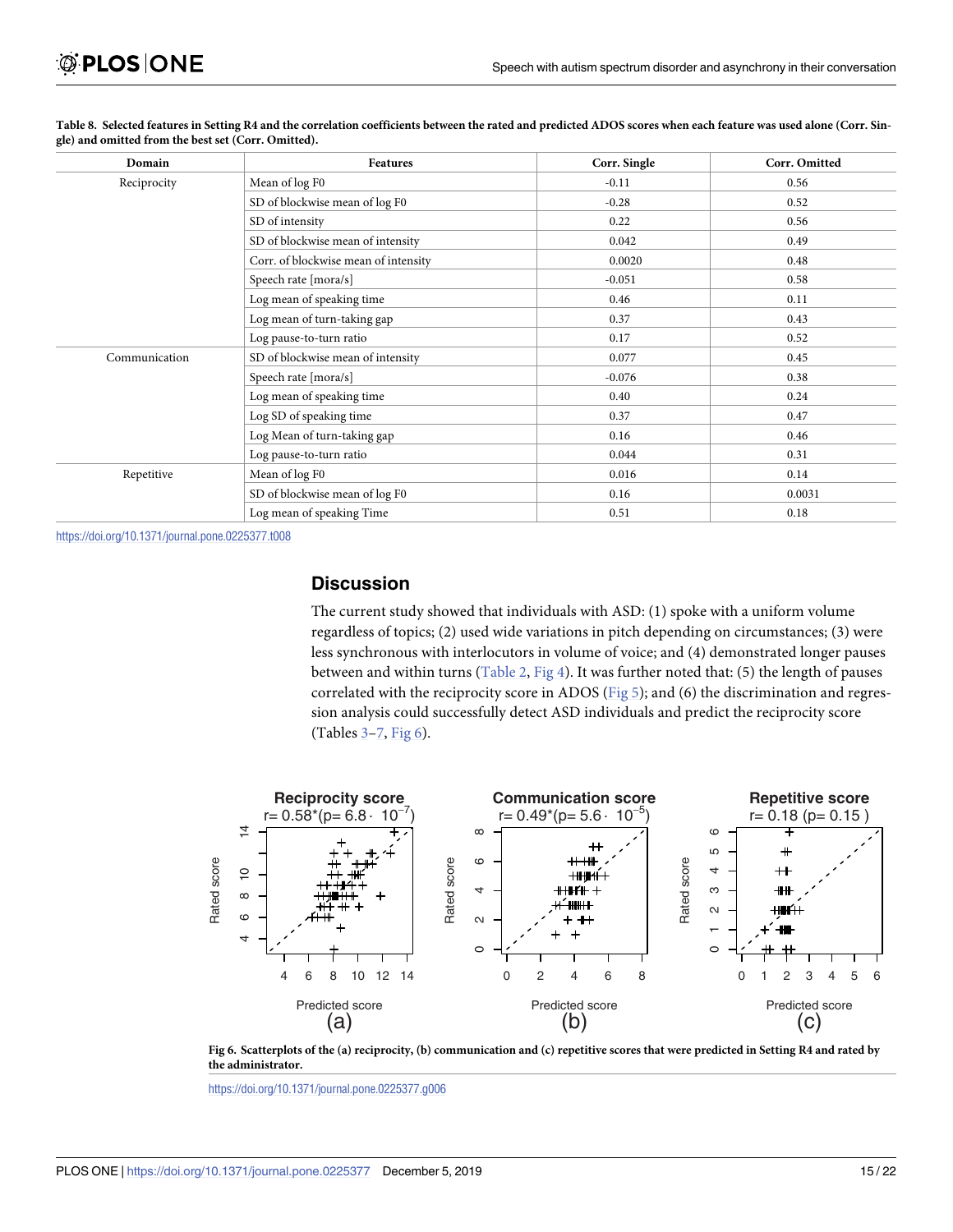### <span id="page-15-0"></span>**Comparison of groups with and without ASD**

**Variance of within-participant blockwise statistics.** The SD of blockwise mean of intensity was significantly smaller in the speakers with ASD compared with those with TD, although the SD of intensity within a whole session showed no significant difference between the two groups. The participants with TD had 8s blocks with both low and high intensity. This indicates that people with TD speak more frequently with loud or quiet voices depending on circumstances. In contrast, the individuals with ASD in our study spoke with a similar volume in each block.

For the SD of blockwise mean of  $\log F_0$ , the variance among speakers was significantly greater in the ASD group than the TD group in spite of no significant difference for withingroup means. The within-group SD of this feature was 82.6% larger in the ASD group compared with the TD group. The SD of log  $F_0$  within a session had a similar (but not significant) tendency where the within-group variance was wider in the ASD group than in the TD group. These results are consistent with the finding by  $[17]$ , which subdivided children with ASD into three groups with narrow, wide and typical ranges of *F*0. Nevertheless, it is necessary to note that unlike that study, the SD was calculated among blocks in this study. The large SDs of blockwise mean of  $\log F_0$  are assumed to represent the large change in pitch among various contexts that appeared in the interaction with the conversational partner. From this point of view, the participants with ASD could be subdivided into groups that change their pitch in a wider, narrower, or typical range in different blocks. While some participants with ASD spoke in almost the same pitch in each block throughout the session, other participants changed pitch among blocks. The conflicting findings about the variance of  $F_0$  among many previous researchers could be caused by the large distribution of the feature across individuals with ASD. Fusaroli *et al.* showed significantly wider  $F_0$  variance in the population with ASD using meta-analysis, however, the speech data sets and the methods for measuring  $F_0$  variance were diverse among studies, as the authors noted.

**Asynchrony of prosodic features.** The TD group had a higher correlation coefficient of the blockwise mean of intensity with their partner than the ASD group. A greater proportion of the participants with ASD had a negative correlation coefficient than those with TD. The results indicate that speakers with TD and their interlocutors spoke more synchronously than those with ASD and their partner. More participants with ASD spoke with quiet voices when the administrator spoke loudly, and vice versa. Synchrony is one of the components of entrainment related to social aspects such as speaker engagement [\[44\]](#page-21-0). As Gupta [[22](#page-20-0)] showed, the degree of engagement will be different depending on circumstances in people with ASD as well. In this study, because the recorded conversations were limited to semi-structured interviews, the strength of synchrony could be compared among participants. Lower synchrony is possibly a characteristic of the conversation of people with ASD. However, the negative correlation coefficient of the acoustic features does not seem to simply mean disengagement: Pérez *et al*. showed that negative correlation coefficients also represent speaker engagement [\[21](#page-20-0)]. Further investigation should be conducted to identify the meaning of negative synchrony observed in some of the speakers with ASD.

**Long silence.** The individuals with ASD had significantly longer turn-taking gaps than those with TD. This finding was consistent with the results of Heeman *et al*. [[18](#page-19-0)] who described long turn-taking gaps in children with ASD following a question, as in the ADOS activity used in the current study that consisted of questions and answers about emotional experiences. Furthermore, looking at each turn-taking gap within individuals, eight participants with ASD (12.9%) had one or more extended turn-taking gaps (*>* 5 s), which was not observed in any of the TD group. Speakers with TD inserted fillers, such as 'um' and 'uh' in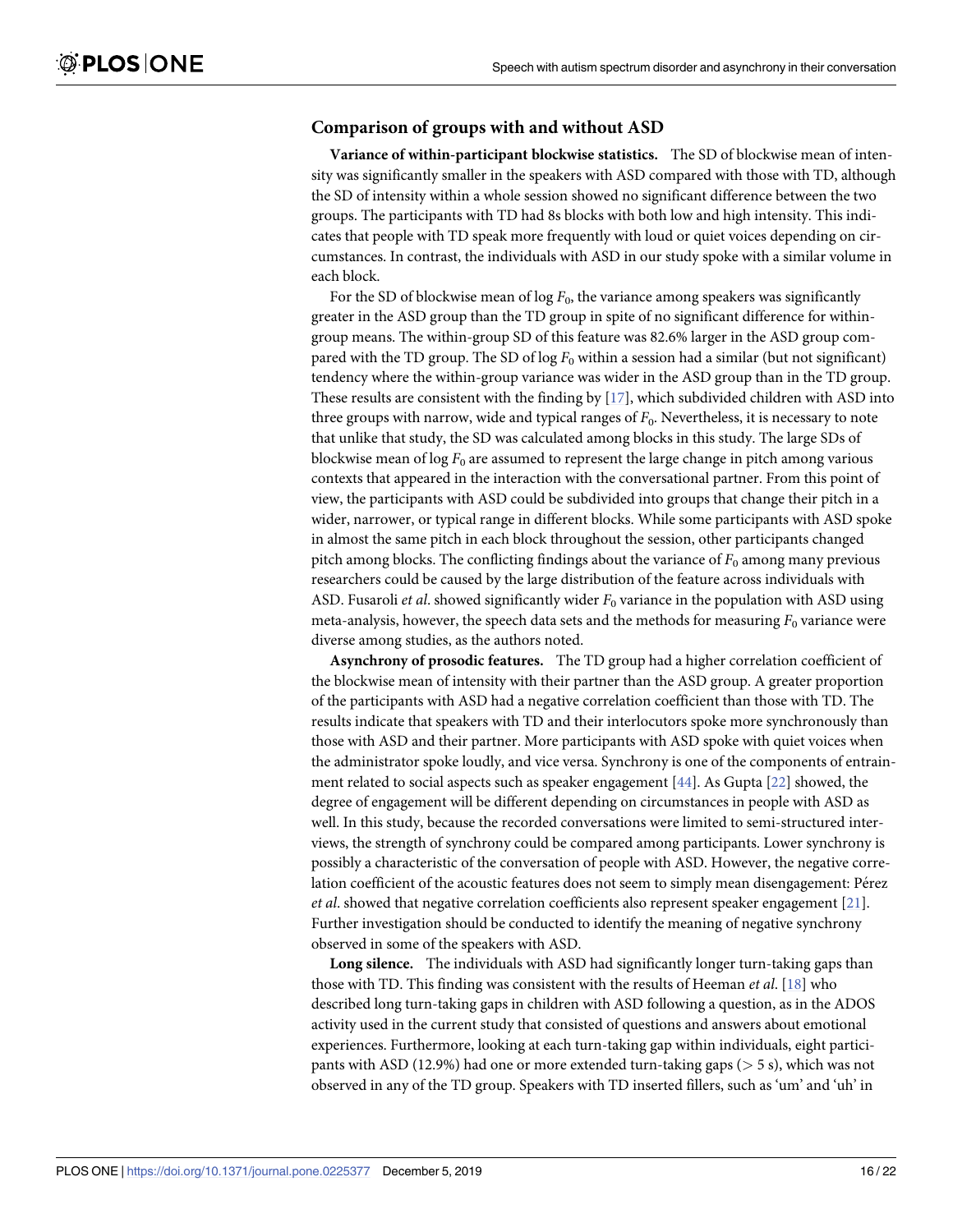<span id="page-16-0"></span>English, to stall for time and to keep their turn in a dialogue [\[45\]](#page-21-0). It is possible that individuals with ASD exhibiting long turn-taking gaps did not use fillers. The commonly-used English filler 'um' was observed significantly less frequently in children with ASD than those with TD, as reported by Clark *et al*. [\[46\]](#page-21-0). They proposed that 'um' is a signal of a lengthy upcoming delay common to speakers and listeners, based on comparison between 'um' and 'uh' by measuring listener comprehension [\[46\]](#page-21-0). In fact the delay after 'um' is longer than 'uh' but not as long as after 'uːm' [[46](#page-21-0)]. Japanese fillers, their frequency of use and function, need to be investigated in future studies.

Individuals with ASD had significantly higher pause-to-turn ratios than those with TD. The ratio of the ASD group was 11% on average, three times that of the TD group. Morett *et al*. showed an elevated pause-to-turn ratio in children with ASD [[47](#page-21-0)], and Thurber and Tager-Flusberg showed more frequent ungrammatical pauses in adolescents with ASD [[48](#page-21-0)]. These findings about frequency were based on analysis of narrative production. In contrast, using interaction in ADOS administrations, Bone *et al*. found that intra-turn pauses correlated with ADOS scores [[17](#page-19-0)]. It is considered from these findings that more frequent pauses were produced, and that silences were longer after taking a turn. People with ASD may allow more silence instead of inserting fillers or other utterances to keep their turn.

Turn-taking gaps of participants in the TD group were also characterized by a high frequency of negative gaps accompanying the responses initiated before the administrator's utterance ended. The mean relative frequency of negative turn-taking gaps was 61.7% in the TD group, while that frequency was 39.4% in ASD group. It is assumed that the negative turn-taking gaps also reduced the within-participant mean of turn-taking gaps. A previous multilingual comparison revealed that speakers generally minimize overlaps and turn-taking gaps, but Japanese speakers favor shorter gaps including negative ones [[49](#page-21-0)]. These short gaps are conceivably related to the ability to predict turn ends, which can be predicted from lexico-syntactic and prosodic cues [\[50](#page-21-0)].

### **Discrimination analysis**

Discrimination analysis showed that selecting features revealed to be significantly different in *t-* or *F-*test (Setting D2) did not improve the accuracy of the discrimination. Selecting the best set of features provided 11.4-point better accuracy compared with Setting D2 [\(Table](#page-12-0) 4). However, the log mean of turn-taking gap and SD of blockwise mean of intensity, which showed significant differences in *t-*tests, greatly contributed to discrimination in Setting D3 [\(Table](#page-12-0) 5).

Focusing on a single speech feature, there was a significant overlap between the ASD and TD groups as shown in [Fig](#page-11-0) 4. In addition, the combination of selected multiple speech features provided higher accuracy than when using one of them alone. Therefore, it is suggested that the conversational strategies of individuals with ASD can be characterized by a combination of multiple speech features. At the same time, it is possible that one or more speech features that serve as a clue for discrimination will differ in individuals or subgroups with ASD.

### **Correlation between speech features and ADOS scores**

Three speech features related to turn-taking and pausing had moderate correlations with the reciprocity score in ADOS ([Table](#page-12-0) 6 and [Fig](#page-13-0) 5). In ADOS, reciprocity was assessed by integrating speech and visual information used during social interaction, such as eye contact, facial expression and gesture. However, these aspects were not directly measured in this study. Strategies of turn-taking and pausing, together with physical behavior, reflect the mutual reciprocity between participant and administrator, and the characteristics of how the participant establishes and maintains communication. As shown in [Fig](#page-13-0) 5, the speech features of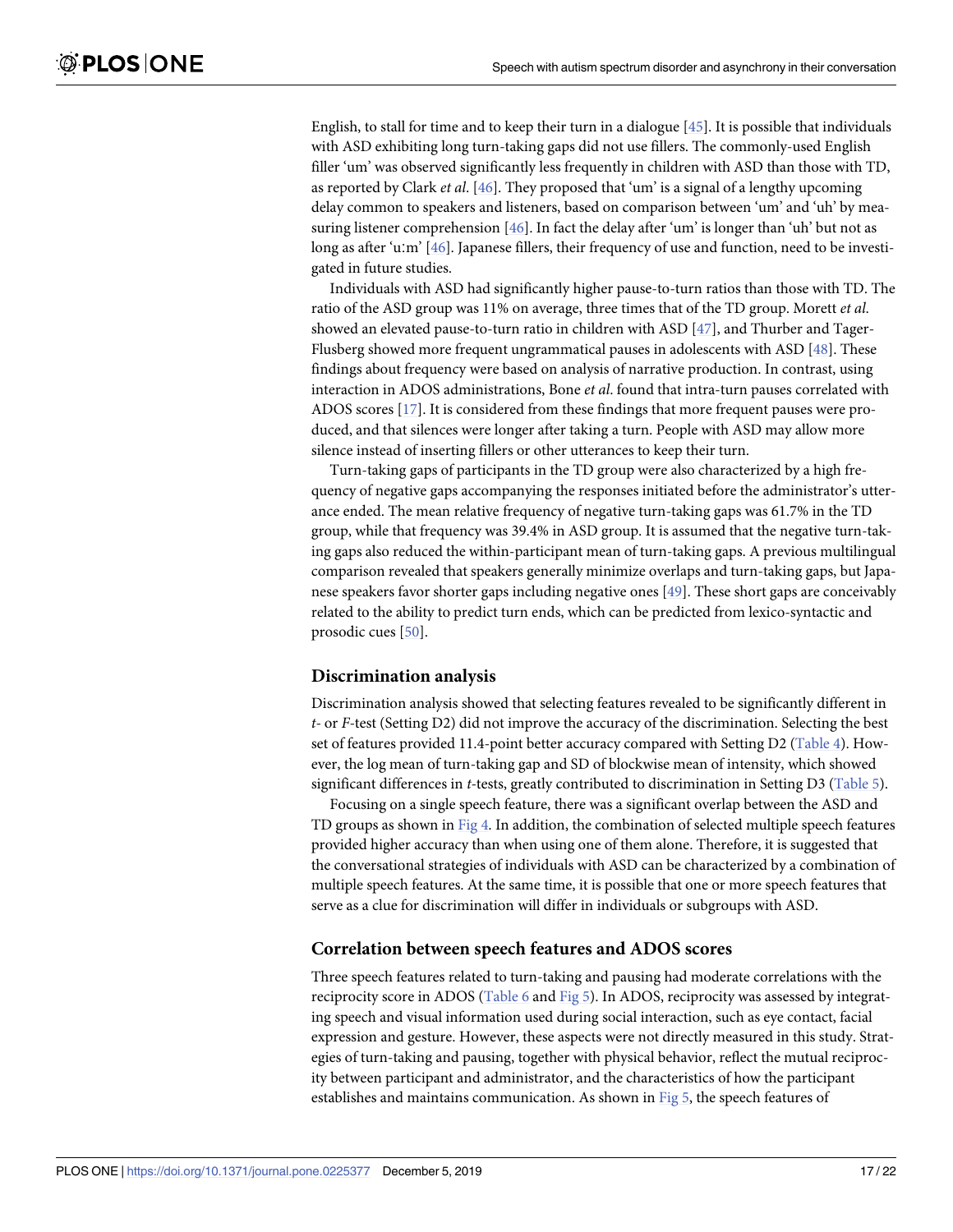individuals with ASD who had low reciprocity scores were in almost the same range as the TD group. Speech features may not have decreased in the same proportion even in the case when the reciprocity score was close to zero.

In addition, for the SD of blockwise mean of intensity, individuals with features close to the mean of the TD group had low reciprocity scores, whereas those with features distant from the mean of TD had wide ranging scores (from 6 to 14). These observations indicate that correlation analysis is not necessarily sufficient to describe the relationship between speech features and ADOS scores. The prediction of ADOS score was degraded by the conversion of the blockwise mean of intensity using Eq  $(11)$ , information about whether the feature played a role in the prediction.

### **Regression analysis between speech features and ADOS score**

The prediction of reciprocity scores using the features that showed a significant correlation with the ADOS (R2) score gave a better result than when all 13 features (R1), or the best features selected for the discrimination (R3), were used. Although Setting R3 was better than Setting R2, the correlation between predicted and actual scores was higher in Setting R4 than Setting R3 ([Table](#page-13-0) 7). This means that the best combination of features for the classification does not provide the best performance in the regression.

In the selected features in Setting R4, the mean of speaking time gave the best prediction when it was used alone. However, it was the poorest predictor when the correlation-coefficient of blockwise mean intensity was omitted from the best set of features. This indicates that the correlation-coefficient of blockwise mean intensity improves the prediction performance when combined with other features.

As shown in Fig  $6(a)$ , two individuals with low actual reciprocity scores (3–5) received predictions that were too high, in error. This may have been because of the lack of speech samples from individuals with a low reciprocity score. As the performance of prediction of ADOS repetitive score was not sufficient, the speech features are considered not to depend on the characteristics related to repetitive score.

The mean of speaking time and correlation coefficient were selected for the prediction of both reciprocity and communication score. In contrast, speech rate was selected for communication score, not for reciprocity. The result relates to the criteria for communication scores in the ADOS protocol which includes assessment of speech rate.

### **Potential limitations**

The study has several limitations and methodological considerations. First, the number of participants with TD was small. Although the current findings were robust so that significance was maintained after correction for multiple comparisons, the detection of speech features related to ASD diagnosis could be limited. Second, race, sex, and age of the participants were limited to Japanese adult males. While this uniformity may have enhanced detection of speech features by controlling potential confounding effects of the participant characteristics, the findings should be applied to other populations with caution. Third, the estimation of IQs in TD and ASD groups was made in different methods. As IQ scores did not significantly correlated with the quantified speech features in the ASD or TD groups (p*>*0.23), it is less likely that the potential bias in the IQ assessment induced by the different methods had significant influences on the findings regarding differences in speech features between ASD and TD groups.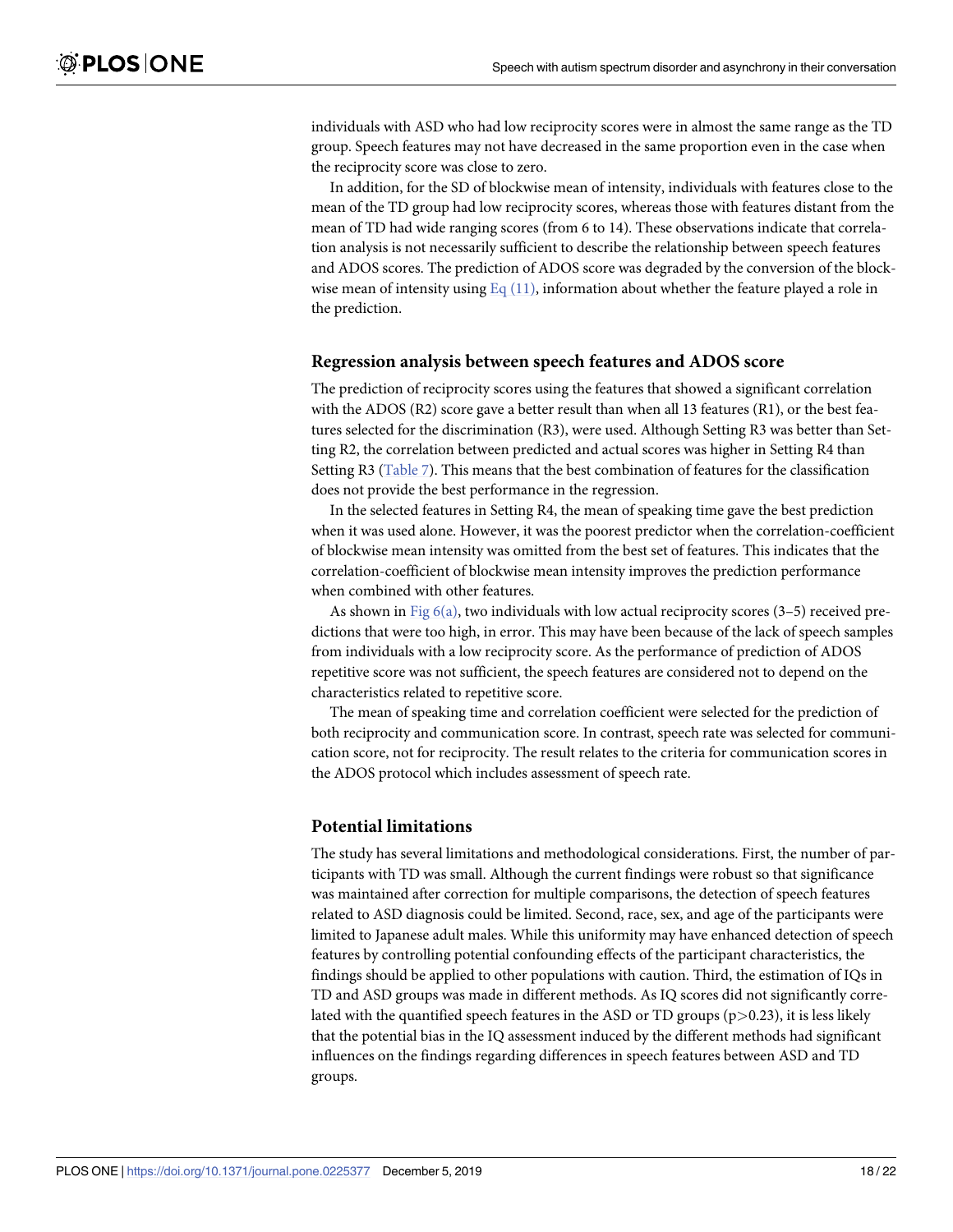### <span id="page-18-0"></span>**Conclusions**

In this study, conversation arising from a semi-structured interview was investigated to quantify the speech characteristics of people with ASD. We analyzed the speech features related to prosody, turn-taking, pausing, and synchrony of the conversation. Individuals with ASD spoke with a wide variety of pitch control strategies. The results also showed that individuals with ASD used similar volume regardless of the flow of conversation and with less synchronization with conversation partners, in comparison to those with TD. As regards to the timing in conversation, individuals with ASD responded after longer silence and more pauses after taking their turns. The discrimination analysis achieved high accuracy by combining the speech features related to the variance of prosody, duration of pause within speech, and duration of turn-taking gaps. The SD of blockwise mean of intensity contributed most to the discrimination.

The features of turn-taking and pausing correlated significantly with deficits associated with ASD in reciprocity. However, a simple correlation may not sufficiently describe the relationship between the speech features and deficits of ASD. Difficulties in reciprocity were effectively predicted using a set of features of SD and synchrony of intensity, mean of log duration of pause within speech, duration of turn-taking gap and log of pause-to-turn ratio. Synchrony of intensity contributed to the prediction of features of ASD even though it did not show a significant correlation with the ADOS score alone.

### **Supporting information**

**S1 [Fig](http://www.plosone.org/article/fetchSingleRepresentation.action?uri=info:doi/10.1371/journal.pone.0225377.s001). Scatter plots representing the all calculated correlations between each speech feature and subscales of ADOS a) reciprocity, b) communication, and c) repetitive.** The (r) and p-value for correlation coefficient is shown in the top of each plot. (PDF)

### **Acknowledgments**

Neither the funder nor sponsor, the Strategic Research Program for Brain Sciences from the Japan Agency for Medical Research and Development (JP18dm0107134), had any involvement in the data collection, analyses, writing, or interpretation of the study. The corresponding author had full access to the data and held the final responsibility regarding the decision to submit for publication. This work was also partially supported by a JSPS KAKENHI Grant-in-Aid for Scientific Research (A) (Grant Number: 16H01735). We thank Michelle Pascoe, PhD from Edanz Group [\(www.edanzediting.com/ac\)](http://www.edanzediting.com/ac) for editing a draft of this manuscript.

### **Author Contributions**

**Conceptualization:** Hidenori Yamasue.

**Data curation:** Keiko Ochi, Miho Kuroda, Hidenori Yamasue.

**Formal analysis:** Keiko Ochi.

**Funding acquisition:** Nobutaka Ono, Hidenori Yamasue.

**Investigation:** Keiko Ochi, Keiho Owada, Masaki Kojima, Hidenori Yamasue.

**Methodology:** Keiko Ochi, Nobutaka Ono, Hidenori Yamasue.

**Supervision:** Nobutaka Ono, Shigeki Sagayama, Hidenori Yamasue.

**Writing – original draft:** Keiko Ochi, Hidenori Yamasue.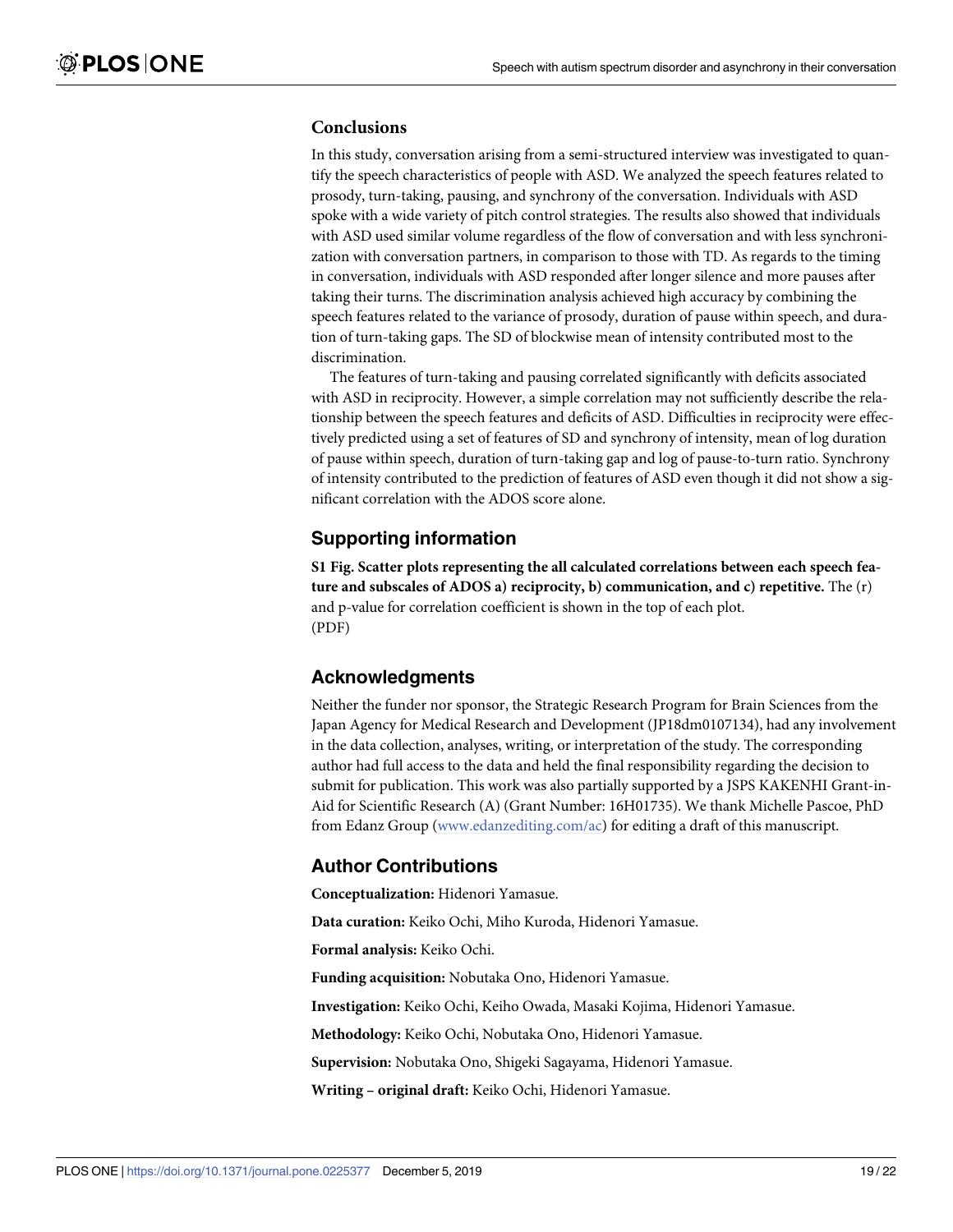<span id="page-19-0"></span>**Writing – review & editing:** Nobutaka Ono, Keiho Owada, Masaki Kojima, Miho Kuroda, Shigeki Sagayama, Hidenori Yamasue.

### **References**

- **[1](#page-1-0).** Baio J, Prevalence of Autism Spectrum Disorders: Autism and Developmental Disabilities Monitoring Network, 14 Sites, United States, 2008, MMWR Surveill Summ. 2012; 61(3):1–19. PMID: [22456193](http://www.ncbi.nlm.nih.gov/pubmed/22456193)
- **[2](#page-1-0).** American Psychiatric Association. Diagnostic and Statistical Manual of Mental Disorders: DSM-5 5th edn, American Psychiatric Publishing: Washington, D.C. 2013.
- **[3](#page-1-0).** Owada K., Kojima M., Yassin W., Kuroda M., Kawakubo Y., Kuwabara H., et al. Computer-analyzed facial expression as a surrogate marker for autism spectrum social core symptoms. PLoS One, 2008; 13(1):e0190442.
- **[4](#page-1-0).** Owada K, Okada T, Munesue T, Kuroda M, Fujioka T, Uno Y, Matsumoto K, Kuwabara H, Mori D, Okamoto Y, Yoshimura Y, Kawakubo Y, Arioka Y, Kojima M, Yuhi T, Yassin W, Kushima I, Benner S, Ogawa N, Kawano N, Eriguchi Y, Uemura Y, Yamamoto M, Kano Y, Kasai K, Higashida H, Ozaki N, Kosaka H, Yamasue H. Quantitative facial expression analysis revealed the efficacy and time course of oxytocin in autism. Brain. 2019; May 16.
- **[5](#page-1-0).** Lord C, Rutter M, Goode S, Heemsberge J, Mawhood L, et al. Autism Diagnostic Observation Schedule: a Standardized Observation of Communicative and Social Behavior. Journal of Autism and Developmental Disorders. 1989; 19(2):185–212. <https://doi.org/10.1007/bf02211841> PMID: [2745388](http://www.ncbi.nlm.nih.gov/pubmed/2745388)
- **[6](#page-1-0).** McCann J, Peppé S, Prosody in Autism Spectrum Disorders: a Critical Review, International Journal of Language and Communication Disorders. 2003; 38(4):325–350. [https://doi.org/10.1080/](https://doi.org/10.1080/1368282031000154204) [1368282031000154204](https://doi.org/10.1080/1368282031000154204) PMID: [14578051](http://www.ncbi.nlm.nih.gov/pubmed/14578051)
- **[7](#page-1-0).** Sharda M, Subhadra TP, Sahay S, Nagaraja C, Singh L, Mishra R Singh NC. Sounds of Melody—Pitch Patterns of Speech in Autism. Neuroscience letters. 2010; 478(1):42-45. [https://doi.org/10.1016/j.](https://doi.org/10.1016/j.neulet.2010.04.066) [neulet.2010.04.066](https://doi.org/10.1016/j.neulet.2010.04.066) PMID: [20447444](http://www.ncbi.nlm.nih.gov/pubmed/20447444)
- **8.** Bonneh SY, Levanon Y, Dean-Pardo O, Lossos L, Adini Y, Abnormal Speech Spectrum and Increased Pitch Variability in Young Autistic Children. Frontiers in Human Neuroscience. 2011; 4:237. [https://doi.](https://doi.org/10.3389/fnhum.2010.00237) [org/10.3389/fnhum.2010.00237](https://doi.org/10.3389/fnhum.2010.00237) PMID: [21267429](http://www.ncbi.nlm.nih.gov/pubmed/21267429)
- **9.** Nadig A, Shaw H, Acoustic and Perceptual Measurement of Expressive Prosody in High-functioning Autism: Increased Pitch Range and What It Means to Listeners. Journal of Autism and Developmental Disorders. 2012; 42(4): 499–511. <https://doi.org/10.1007/s10803-011-1264-3> PMID: [21528425](http://www.ncbi.nlm.nih.gov/pubmed/21528425)
- **10.** Filipe MG, Frota S, Castro SL, Vicente SG. Atypical Prosody in Asperger Syndrome: Perceptual and Acoustic Measurements. Journal of Autism and Developmental Disorders. 2014; 44(8):1972–1981. <https://doi.org/10.1007/s10803-014-2073-2> PMID: [24590408](http://www.ncbi.nlm.nih.gov/pubmed/24590408)
- **11.** Kaland C, Krahmer E, Swerts M. Contrastive Intonation in Autism: The Effect of Speaker-and Listenerperspective. Thirteenth Annual Conference of the International Speech Communication Association. 2012.
- **12.** Nakai Y, Takashima R, Takiguchi T, Takada S, Speech Intonation in Children with Autism Spectrum Disorder. Brain and Development. 2014; 36(6):516–522. [https://doi.org/10.1016/j.braindev.2013.07.](https://doi.org/10.1016/j.braindev.2013.07.006) [006](https://doi.org/10.1016/j.braindev.2013.07.006) PMID: [23973369](http://www.ncbi.nlm.nih.gov/pubmed/23973369)
- **13.** Tanaka H, Sakti SH, Neubig G, Toda T, Nakamura S. Linguistic and Acoustic Features for Automatic Identification of Autism Spectrum Disorders in Children's Narrative, Proceedings of the ACL2014 Workshop on Computational Linguistics and Clinical Psychology. 2014;88–96.
- **14.** Scharfstein LA, Beidel DC, Sims VK, Finnell LR. Social Skills Deficits and Vocal Characteristics of Children with Social Phobia or Asperger's Disorder: A Comparative Study. Journal of Abnormal Child Psychology. 2011; 39(6):865–875. <https://doi.org/10.1007/s10802-011-9498-2> PMID: [21399935](http://www.ncbi.nlm.nih.gov/pubmed/21399935)
- **[15](#page-1-0).** Grossman RB, Bemis RH, Skwerer DP, Tager-Flusberg H. Lexical and Affective Prosody in Children with High-functioning Autism. Journal of Speech, Language, and Hearing Research. 2010; 53(3):778– 793. [https://doi.org/10.1044/1092-4388\(2009/08-0127\)](https://doi.org/10.1044/1092-4388(2009/08-0127)) PMID: [20530388](http://www.ncbi.nlm.nih.gov/pubmed/20530388)
- **[16](#page-1-0).** Fusaroli R, Lambrechts A., Bang D, Bowler DM, Gaigg SB. Is Voice a Marker for Autism Spectrum Disorder? A Systematic Review and Meta-analysis. Autism Research. 2017; 10(3):384–407. [https://doi.](https://doi.org/10.1002/aur.1678) [org/10.1002/aur.1678](https://doi.org/10.1002/aur.1678) PMID: [27501063](http://www.ncbi.nlm.nih.gov/pubmed/27501063)
- **[17](#page-1-0).** Green H, Tobin Y, Prosodic Analysis is Difficult . . . But Worth It: A Study in High Functioning Autism, Journal of Speech-Language Pathology. 2009; 11(4):308–315.
- **[18](#page-1-0).** Heeman P, Lunsford R, Selfridge E, Black L, van Santen L, Autism and Interactional Aspects of Dialogue, Proceedings of 11th Annual Meeting of the Special Interest Group on Discourse and Dialogue. 2010;249–252.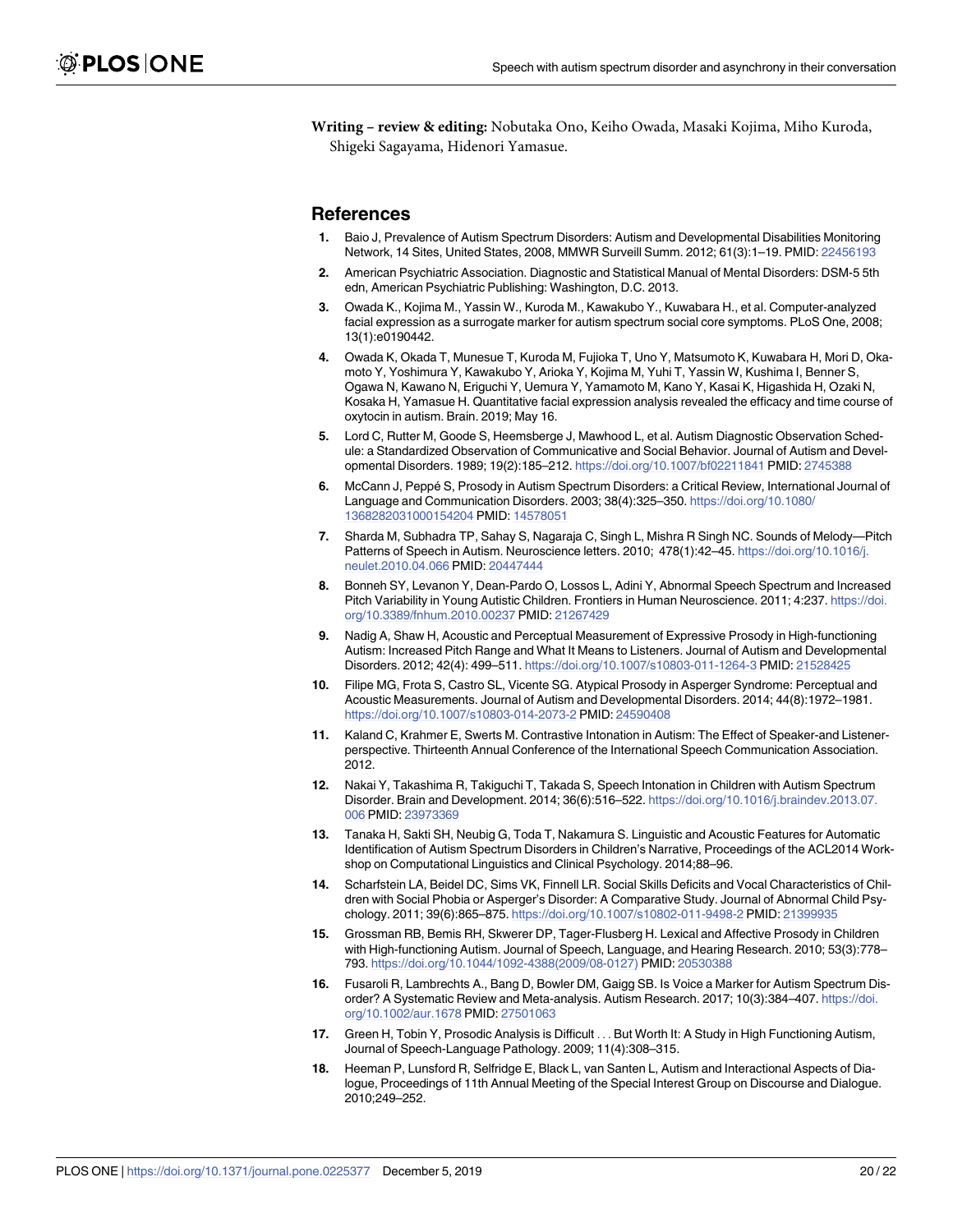- <span id="page-20-0"></span>[19](#page-1-0). Levitan R, Beňuš Š, Gravano A, Hirschberg J. Acoustic-Prosodic Entrainment in Slovak, Spanish, English and Chinese: A Cross-linguistic Comparison. Proceedings of the 16th Annual Meeting of the Special Interest Group on Discourse and Dialogue. 2015:325–334.
- **[20](#page-1-0).** Kousidis S, Dorran D, McDonnell C, Coyle E. Times Series Analysis of Acoustic Feature Convergence in Human Dialogues. Proceedings of Interspeech. 2008.
- **[21](#page-1-0).** Pérez JM, Gálvez RH, and Gravano A. Disentrainment May Be a Positive Thing: A Novel Measure of Unsigned Acoustic-Prosodic Synchrony, and Its Relation to Speaker Engagement. Proceedings of Interspeech 2016. 2016;1270–1274.
- **[22](#page-1-0).** Gupta R, Bone D, Lee S, Narayanan S. Analysis of Engagement Behavior in Children During Dyadic Interactions Using Prosodic Cues. Computer Speech amd Language. 2016; 37:47–66.
- **[23](#page-1-0).** Kakihara Y, Takiguchi T, Ariki Y, Nakai Y Takada S. Investigation of Classification Using Pitch Features for Children with Autism Spectrum Disorders and Typically Developing Children. American Journal of Signal Processing. 2015; 5(1):1–5.
- **[24](#page-1-0).** Ringeval F, Marchi E, Grossard C, Xavier J, Chetouani M, Cohen D, Schuller B. Automatic Analysis of Typicaland Atypical Encoding of Spontaneous Emotion in the Voice of Children. Proceedings of Interspeech 2016. 2016;1210–1204.
- **[25](#page-1-0).** Bone D, Lee CC, Black MP, Williams ME, Lee S, Levitt P, Narayanan S. The Psychologist as an Interlocutor in Autism Spectrum Disorder Assessment: Insights from a Study of Spontaneous Prosody. Journal of Speech, Language, and Hearing Research. 2014; 57(4):1162–1177. [https://doi.org/10.1044/](https://doi.org/10.1044/2014_JSLHR-S-13-0062) [2014\\_JSLHR-S-13-0062](https://doi.org/10.1044/2014_JSLHR-S-13-0062) PMID: [24686340](http://www.ncbi.nlm.nih.gov/pubmed/24686340)
- **[26](#page-1-0).** Bone D, Bishop S, Gupta R, Lee S, Narayanan S. Acoustic-Prosodic and Turn-Taking Features in Interactions with Children with Neurodevelopmental Disorders, Proceedings of Interspeech 2016;1185– 1189.
- **[27](#page-2-0).** American Psychiatric Association, American Psychiatric Association. Diagnostic and statistical manual of mental disorders: DSM-IV-TR, 4th edn, American Psychiatric Association: Washington, DC, 2000.
- **[28](#page-2-0).** Lord C, Rutter M, Le Couteur A. Autism Diagnostic Interview-Revised: a revised version of a diagnostic interview for caregivers of individuals with possible pervasive developmental disorders. Journal of Autism and Developmental Disorders 1994; 24:659–685. <https://doi.org/10.1007/bf02172145> PMID: [7814313](http://www.ncbi.nlm.nih.gov/pubmed/7814313)
- **[29](#page-2-0).** Wechsler D, Manual for the Wechsler Adult Intelligence Scale—Revised. Psychological Corp.: New York, 1981.
- **[30](#page-2-0).** Hollingshead AB. Two factor index of social position. New Haven, Conn.: Yale University, Dept. of Sociology; 1957.
- **[31](#page-2-0).** Matsuoka K, Uno M, Kasai K, Koyama K, Kim Y. Estimation of premorbid IQ in individuals with Alzheimer's disease using Japanese ideographic script (Kanji) compound words: Japanese version of National Adult Reading Test. Psychiatry Clin Neurosci. 2006; 60(3):332–9. [https://doi.org/10.1111/j.](https://doi.org/10.1111/j.1440-1819.2006.01510.x) [1440-1819.2006.01510.x](https://doi.org/10.1111/j.1440-1819.2006.01510.x) PMID: [16732750](http://www.ncbi.nlm.nih.gov/pubmed/16732750)
- **[32](#page-2-0).** Nelson HE. The National Adult Reading Test (NART): Test Manual. Windsor, UK: NFER-Nelson; 1982.
- **[33](#page-2-0).** First MB, Spitzer RL, Gibbon M, Williams JBM. Structured Clinical Interview for DSM-IV-TR Axis I Disorders, Research Version, Non-patient Edition. (SCID-I/NP). Biometrics Research, New York State Psychiatric Institute: New York, 2002.
- **[34](#page-3-0).** Boersma P. Accurate Short-Term Analysis of the Fundamental Frequency and the Harmonics-to-noise Ratio of a Sampled Sound. Proceedings of the Institute of Phonetic Sciences. 1993; 17(1193):97–110.
- **[35](#page-3-0).** De Looze C Hirst DJ. Detecting Changes in Key and Range for the Automatic Modelling and Coding of Intonation. Proceeding of Speech Prosody, 2008.
- **[36](#page-3-0).** Lee A. Kawahara T. Recent Development of Open-Source Speech Recognition Engine Julius. Proceedings: APSIPA ASC 2009: Asia-Pacific Signal and Information Processing Association, 2009 Annual Summit and Conference. 2009;131–137.
- **[37](#page-4-0).** Levitan R. Hirschberg J. Measuring Acoustic-Prosodic Entrainment with Respect to Multiple Levels and Dimensions. Proceedings of Interspeech 2011, 2011;3081–3084.
- **[38](#page-6-0).** Heldner M, Edlund J. Pauses, Gaps and Overlaps in Conversations. Journal of Phonetics. 2010; 38(4):555–568.
- **[39](#page-6-0).** Sato R, Higashinaka R, Tamoto M, Nakano M, Aikawa K. Learning Decision Trees to Determine Turn-Taking by Spoken Dialogue Systems. Proceedings of 7th International Conference on Spoken Language Processing. 2002;861–864.
- **[40](#page-6-0).** Weilhammer K, Rabold S. Durational Aspecats in Turn Taking. Proceedings of the International Conference of Phonetic Sciences. 2003.